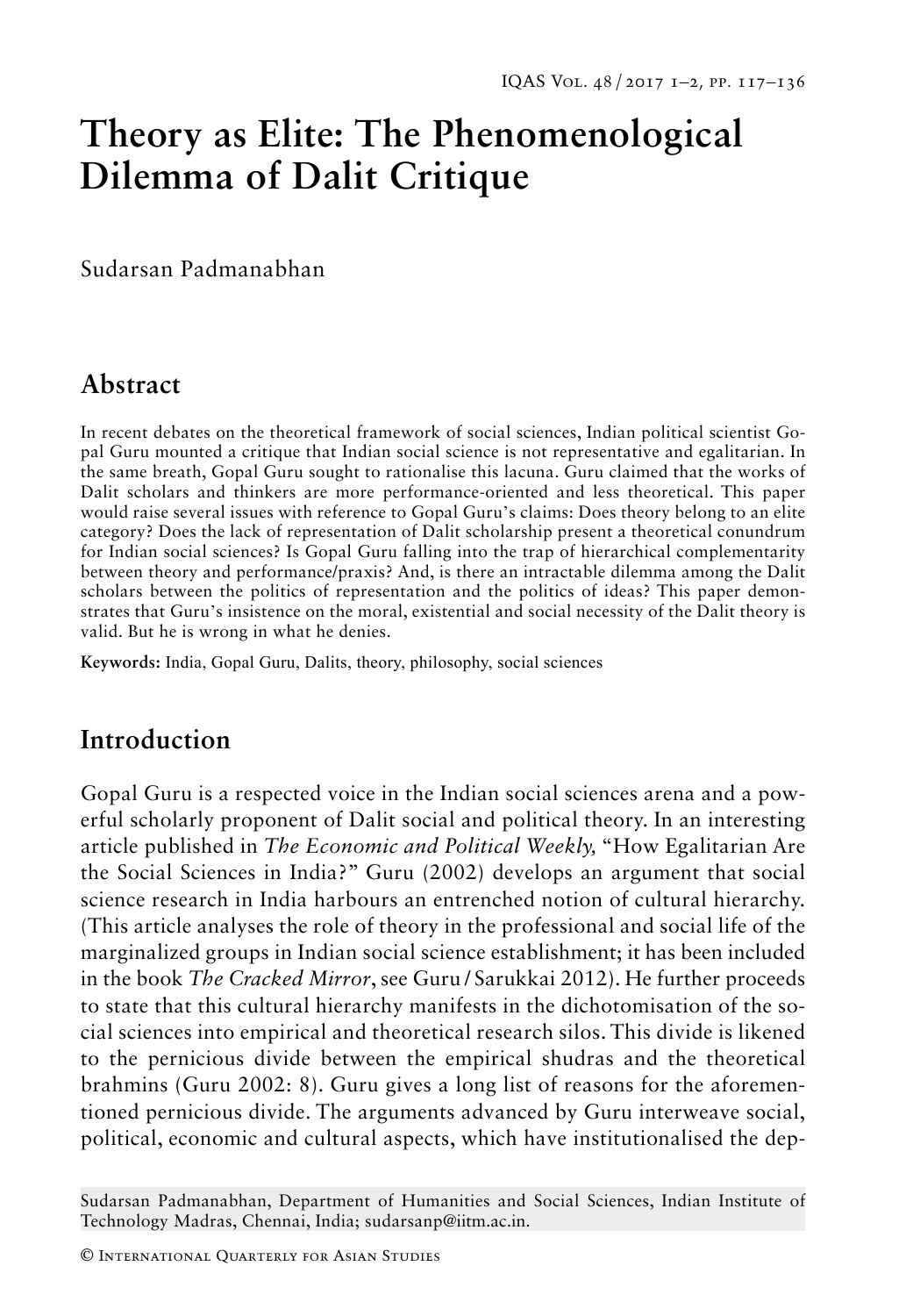rivation of the Dalits and other marginalised communities. Guru argues that in order to obviate the aforementioned pernicious division, there is a need to create an egalitarian conception of Indian social sciences. This is the central theme of Guru's article. Thus far, no one would disagree with the formal or substantive aspects of Guru's argument.

Guru's argument enunciates the problems in the domain of Indian social sciences from normative, social and moral perspectives. But Guru attempts to theorise the dichotomy between formal/abstract theory, as the twice-born brahmin (*dvija*), and the empirical as the outcaste (*avarna*). In this context, the current social science paradigm is the *agrahara*<sup>1</sup> in which theory continues to lord over the empirical. Guru thus problematises the whole edifice of the epistemic structure on which Indian social science is founded (ibid.: 9).

While Guru's arguments trace the trajectory of the socio-economic and cultural emaciation of the deprived classes and the attendant moral turpitude of the dominant classes, it is not limited to an analysis of the stultifying and self-abnegating effects of the caste system. Rather, it is a demand for the re-orientation and re-negotiation of the norms of intellectual discourse in the realm of Indian social sciences. But Guru's project for an egalitarian social science discipline in India is not based on the resurrection of the empirical alone, which is considered merely functional and consequential by those whom Guru calls the gatekeepers of the citadel of the Indian social sciences (Guru 2002: 10–11).

Guru's objective is to revisit the role of theory, which is used as a tool of discrimination in the domain of Indian social sciences. Guru claims that by privileging the theoretical, the experiential is elided. A deliberate chasm between the theoretical and the experiential is created in a manner of verisimilitude. The labyrinthine corridors of academia reverberate with the jargon of theory, which is the lingua franca of authenticity. Hence, there is an absence of egalitarian discursive theoretical framework in the Indian social sciences. Guru suggests a more democratic and egalitarian environment conducive to the theorisation of the experience of the marginalised, in the voice of the marginalised. Guru feels that there is a need to construct an ontology of the marginalised in counterpoint to the traditional ontology of the Indian social science disciplines.<sup>2</sup>

This exploration in search of a Dalit ontology is viewed as authentic and legitimate by Guru's interlocutor Sundar Sarukkai. Sarukkai adopts a phenomenological approach in order to analyse the ontological expedition of Guru (Guru / Sarukkai 2012: 46–70). For both Guru and Sarukkai, authenticity and legitimacy emanate from the phenomenological experience, that is, the first person experience. Guru and Sarukkai have the onerous task of deconstructing the

<sup>1</sup> An *agrahara* is a traditional brahmin quarter with rows of houses often next to a temple.

<sup>2</sup> This is a far cry from the politics of rage and identity politics in 1970s Karnataka that D. R. Nagaraj, Devanuru Mahadeva and Siddalingaiah exemplified. But Guru's critique of social science theory is also nuanced in its intent since it deepens and broadens the framework while standing on the shoulders of decades of struggle by Dalit intellectuals throughout India.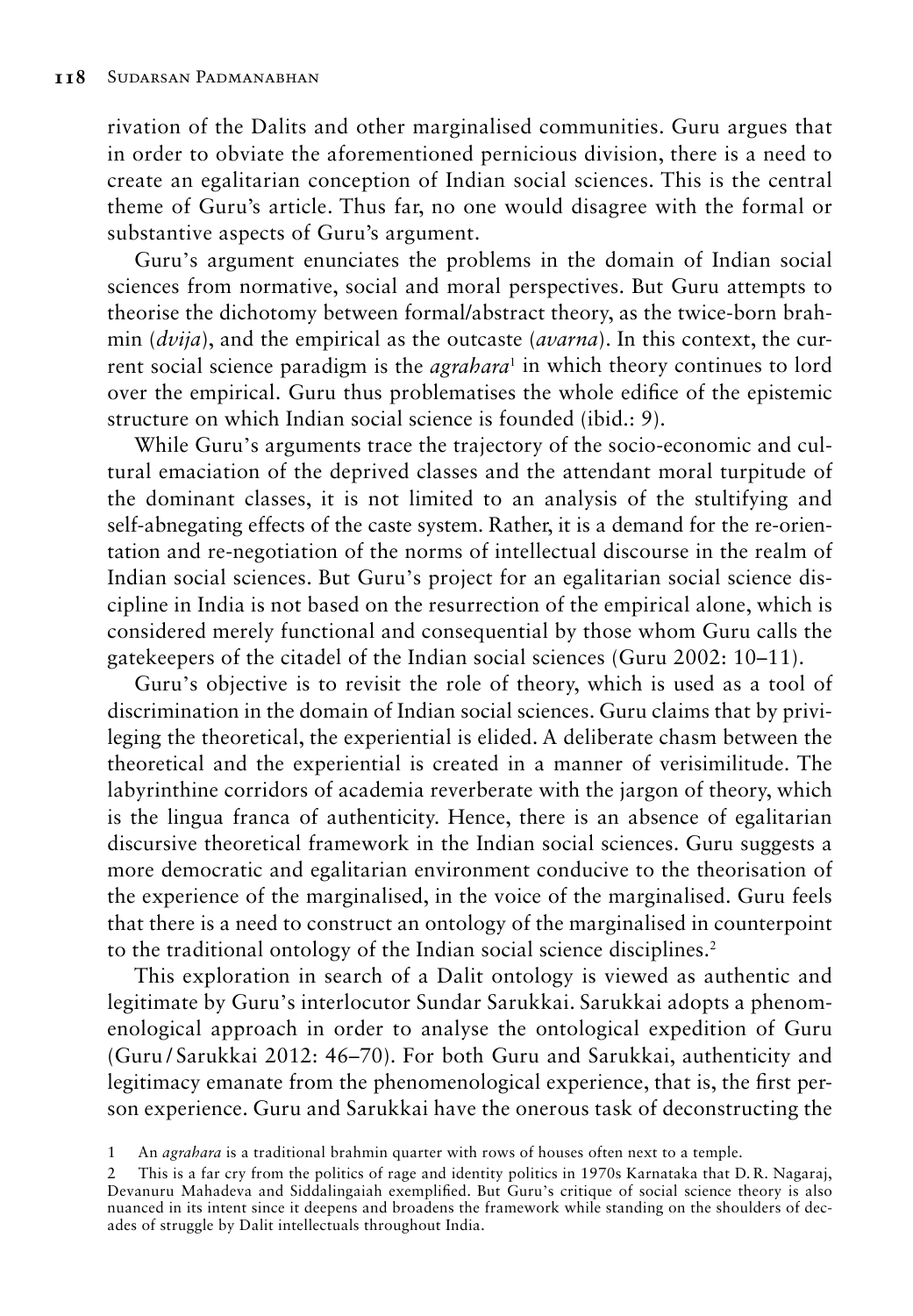essentialist metaphysics of the traditional social science research approaches in India and proposing a new mode of doing social and political theory, more so in the case of Guru.

Guru's critique of theory, which is simultaneously a theoretical critique, is the purported voice of authenticity, whereas Sarukkai's attempt is an epistemological and methodological validation of the former. Yet there is an inherent tension between Guru's and Sarukkai's respective theoretical positions. The first point of tension could be analyzed in two parts:

- 1) Guru's call for an egalitarian social science theory is connected to moral stamina, social necessity and the inner necessity for the Dalit thinkers to engage with theory. Could such an enterprise be termed a phenomenological understanding of the Dalit/marginalised self? How does the Dalit self theorise its experience?
- 2) How is Guru's politics of presence compatible with his politics of ideas? How does a politics of rage transform into a politics of affirmation, which Guru is attempting to do with a critique of inegalitarian social science theory?

The second point of tension is: Can Sarukkai's phenomenological exegesis authentically explain Guru's critique of social science theory in which the Dalit/marginalised self is alienated? How are intersubjectivity and reciprocity guaranteed?

Guru's critique of traditional knowledge systems and his critique of the theoretical framework adopted by the Indian social science establishment are connected. The privileging of theory, in terms of *episteme* (knowledge), *doxa*  (opinion), *techne* (technical knowledge), mode of communication and newer forms of knowledge, denies access to Dalits (Parry 2014). On the other hand, the functional empirical approach is also uncritical of the overt emphasis on modeling social sciences on the methods of the natural and technical sciences (Horkheimer 1972: 188–192). The predominant academic discourse in the Indian science domain is Marxist and liberal in interpretation. Marxism wants to create a classless society. Liberalism emphasises a rights-based democracy. Therefore, both Marxism and liberalism should be able to address the problems in the Indian social science framework. However, many Dalit thinkers contend that economic equality and individual equality guaranteed by law would not be able to deliver social justice. This is where a phenomenological approach to theorisation of the Dalit experience comes in.

In this article, I would argue that the theoretical fore-understanding, to borrow Heidegger's terminology, of Guru's critique betrays a contradiction. On the one hand, Guru wants to make theory morally situated, self-actualising and socially empowering, especially with respect to the lived experience of the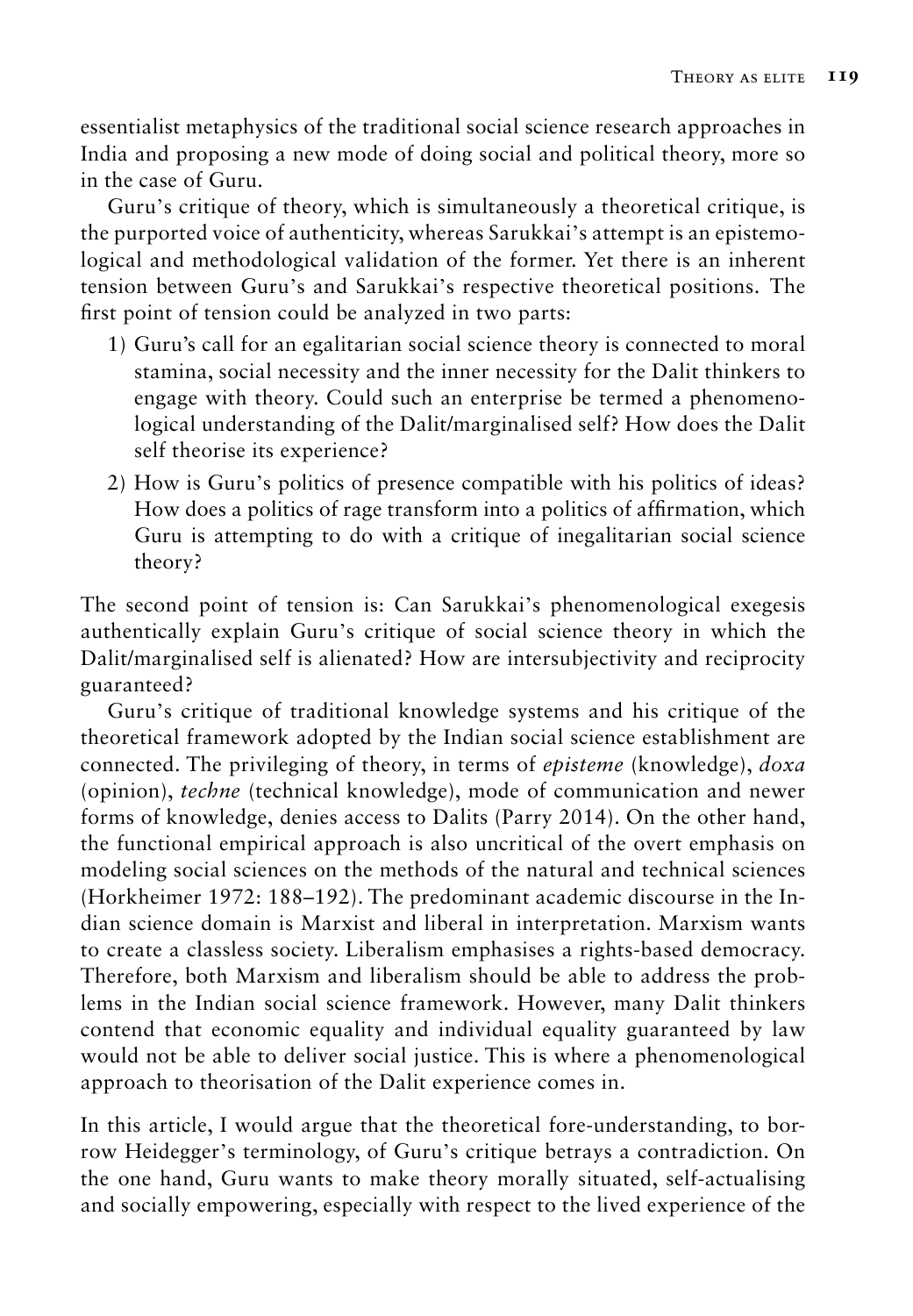Dalits. This is the phenomenological and existential aspect of Guru's critique of social science theory, in which the Dalit experience is outsourced to non-Dalit scholars, as participant observers (Guru 2002: 26). Guru's assertion is that the Dalit voice should be heard on its own terms, contexts and experiences and should not be abridged. On the other hand, is there a tacit acceptance of a Habermasian ideal speech situation? Otherwise, in an asymmetrical theoretical framework, as Guru himself argues tirelessly, a more sophisticated, communicatively and linguistically competent interlocutor would always have an upper hand in a speaker-hearer situation. Hence, as Habermas asserts, it is imperative to have a dialogical process governed by communicative ethics.

I would argue that there is a tension between the phenomenological construction of the Dalit self, which is an inward-looking first-person experience, and Guru's demand for a liberal public sphere based on the modern understanding of theoretical and practical reason. The egalitarianism of modern reason is premised on the public self (Habermas 1991). Guru does not clearly explain how the phenomenological self would transform itself into an intersubjective or public self. This tension is also reflected in the debate on the politics of presence versus the politics of ideas (Phillips 2000).

## **Ontology of theory: Essentialist to humanist**

Theory evokes an atavistic fear and is also hailed as a panacea. This spasmodic fear immediately followed by fascination is the story of theory. Guru's, and to some extent his interlocutor Sarukkai's, exploration of the architectonics of theory, in general, and in the context of Indian social sciences, in particular, are based on a conception of theory contra praxis or episteme contra techne (Guru / Sarukkai 2012: 50–52).

Guru's supposition is that theory, in consort with episteme, was a weapon of the Indian elites, thus ineluctably linked to social domination. Hence, the original sin is attributed to theory and its contribution to the hypostatisation of ideas and their further ossification. For example, many religious ritual practices, social beliefs, customs and manners have become frozen in time. All customs and manners are not regressive. But some others, such as child marriage, gender discrimination and animal sacrifice, have become obsolete.<sup>3</sup> Social institutions such as the caste system have had a debilitating effect on the lives of millions of people. Such a process of reification has had social, political, cultural and economic ramifications in that a corresponding hierocracy of

<sup>3</sup> In this context, the critique of Indian philosophical practices by Georg Wilhelm Hegel and Charles Sanders Peirce refer only to the latter, though imbued with Western prejudice against non-Western systems of thought. It is interesting to note what Cornelius Castoriadis says about Roman law. The rituals that surround the legal process in Roman law have little bearing on the actual legal process. But without such a ritual display, the public might recognise neither the form nor the substance of the law.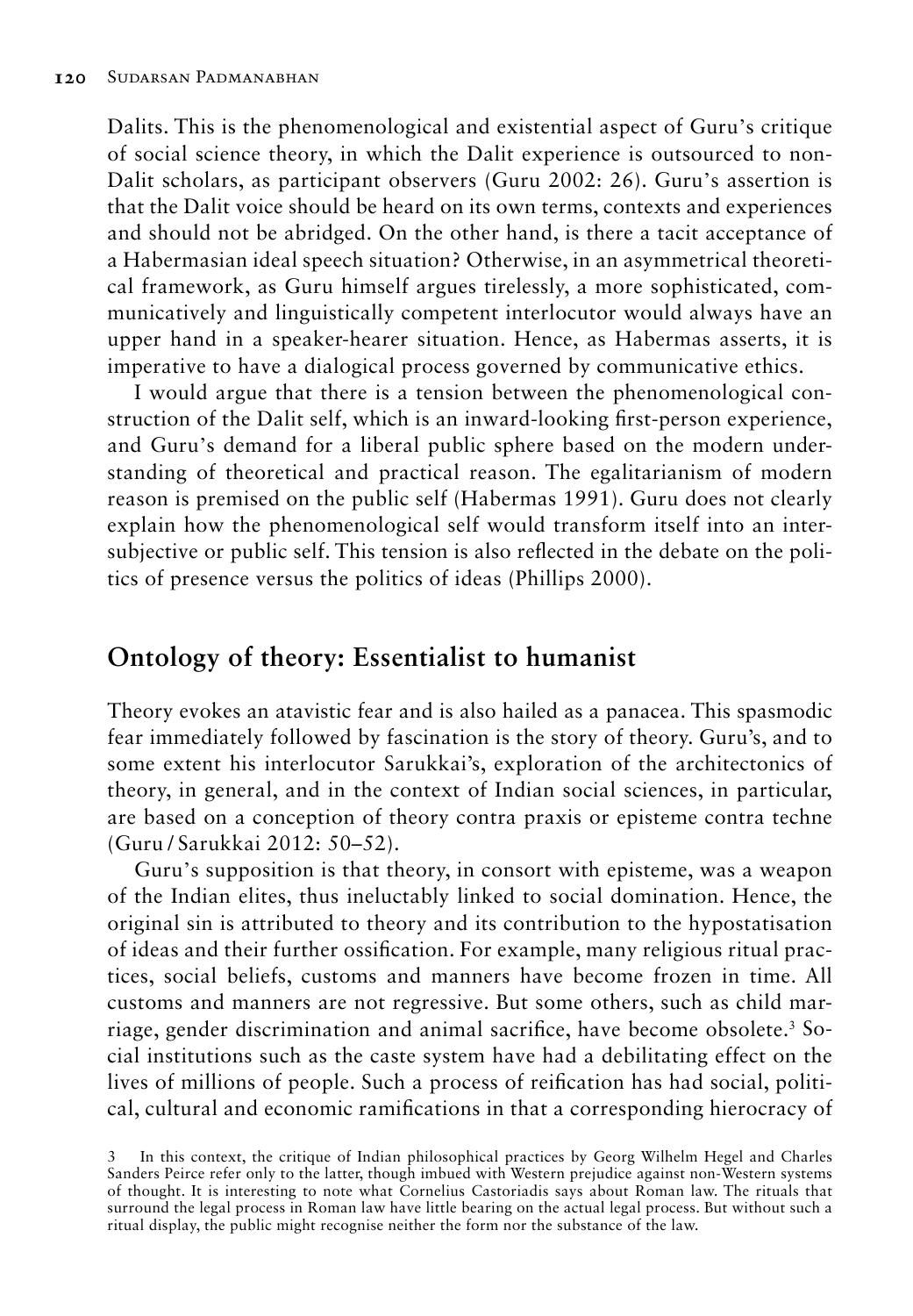disciplines has evolved. Interestingly, while metaphysics was attempting to resolve the conflicts in the social and the political spheres in the lifeworld by abstracting from experience, it was theory that constantly foregrounded the incongruency.

To borrow Guru's own terminology, before we embark on an archaeological excavation of the buried structures that bespeak of epistemic erasure of the marginalised/Dalit experience, there is a need to survey the site of the dig (Guru 2002: 10–11). There are four components to Guru's critique: the methodological critique of the social sciences; the need for an egalitarian framework of social sciences; moral obligation to a just process of theorisation; and the authenticity of the theorisation of the lived experience of the Dalits (ibid.: 202–203).

The first two components of Guru's critique of social science theory, namely, the methodological framework and perspectival inequality, have a clear philosophical basis. In both ancient Western and Indian philosophical systems, there is a very strong connection between metaphysics, epistemology, ethics and aesthetics. Guru's methodological critique of social science theory is also connected to the essentialist metaphysics of the traditional systems of knowledge, both in India and the West. In India, such essentialist metaphysics is characteristic of the orthodox Vedic systems of knowledge. In accordance with essentialist metaphysics, therefore, epistemology, ethics and aesthetics were systematised into interlinked categories. But some texts such as the *Manusmriti*, an ancient book of Hindu laws, while appearing to be constitutive of social institutions such as the caste system, could be classified as explanatory or descriptive. This is not to say that such a descriptive enterprise could not have morphed into an ascriptive form, however.

Guru's critique of the traditional Indian approach to social and political institutions, such as the entire structure of caste system and its collateral damage on all spheres, is typified by his analysis of the archaeology of untouchability. Here, one can deduce how theoretical categories (the categorial) were translated into categorical social stratification.<sup>4</sup> The commentarial and argumentative Indian tradition constantly challenged the status quo, at least in the theoretical-philosophical realm. The sramanic<sup>5</sup> traditions such as Buddhism, Jainism and the Carvaka fervidly questioned the metaphysical, epistemological and ethical assumptions of the asrama tradition (Gupta / Padmanabhan 2014: 251–253). In this process, theory played a very important part. The system of Indian logic known as the *Nyaya* school was highly developed (Matilal 1986). All the students of various schools of Indian thought had to undergo rigorous training in the *Nyaya* system to master *tarka* or the "art of reason-

<sup>4</sup> Guru makes this argument in *The Cracked Mirror* when he explains how the *panchabhuta*s (five elements) are snatched away from the experience of the marginalised by a definition of purity and impurity in the Indian tradition (pp. 205–212).

<sup>5</sup> Heterodox philosophical schools like Jainism and Buddhism are referred to as sramanic as opposed to the *asrama* system that derives validation from the Vedas.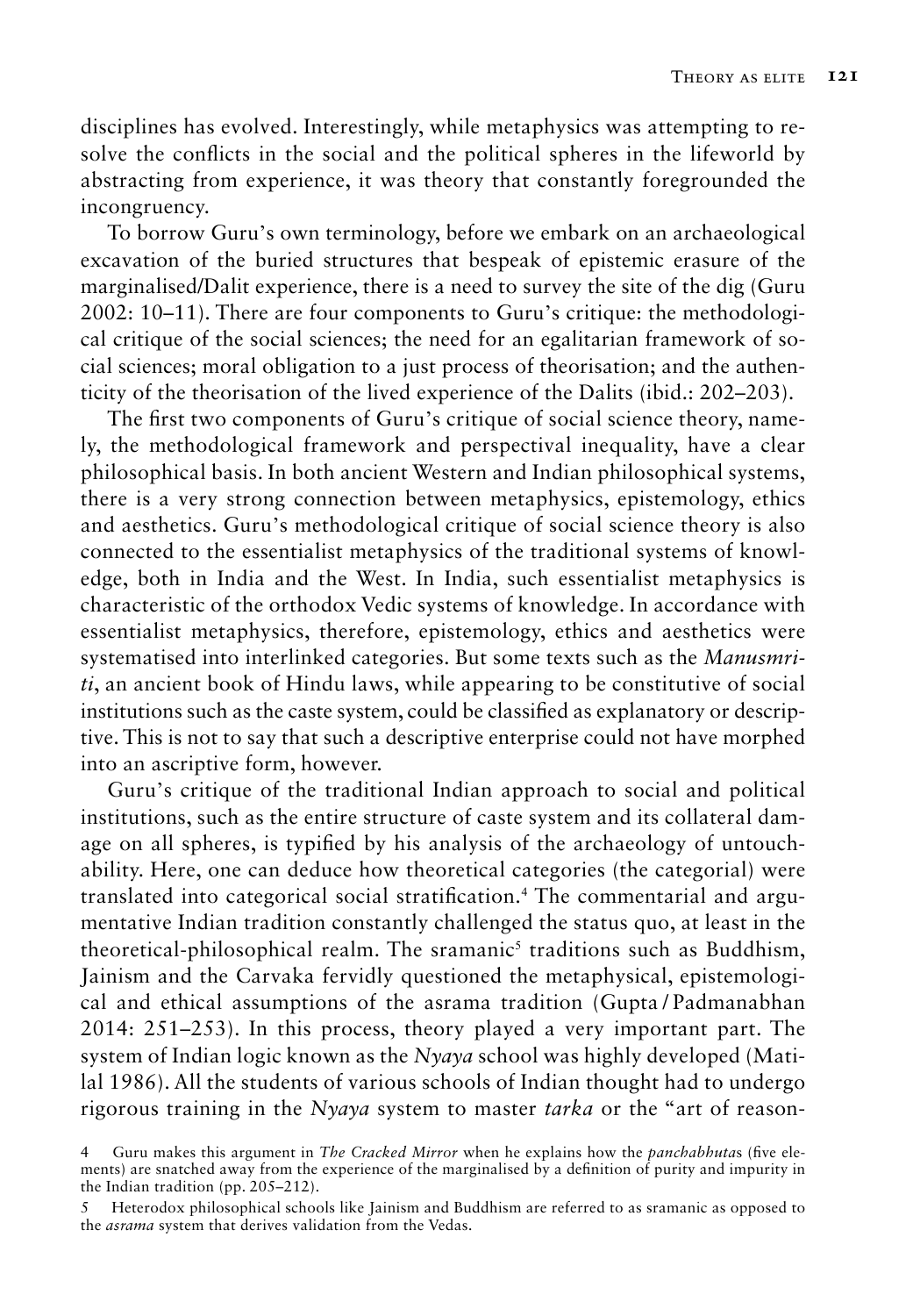ing". But, what is known as the system/lifeworld distinction in the modern sociological parlance, was also prevalent in ancient Indian tradition, akin to Plato's World of Forms and World of Objects, respectively denoting reality and appearance.

In Plato's theory of the divided line in the *Republic,* the immediate knowledge of the intelligible (Forms), *noesis,* is considered to be the highest form of knowledge. The ascending order of preference is towards this theoretical knowledge of the good, which is also the highest knowledge requisite for politics. Plato's schema looks prohibitive and many would fall by the wayside in pursuit of the Forms. Plato's conception of the Forms or Ideas, which is completely abstracted from the political, is not for all but only for a chosen few. Hence, it is clearly neither egalitarian nor democratic. Plato, in many ways, wanted to rescue politics from the demagoguery of Athenian democracy. Hence, the question that arises in this context, as Guru himself concedes, is whether theory that connects the universal with the particular and vice versa could ever be egalitarian? On the other hand, is Guru trying to create a correspondence, ironically, à la Plato, between a politics of presence/representation and a politics of ideas? Interestingly, Guru also accepts the social and inner necessity of theoretical understanding for the Dalits. But both Plato and Aristotle resolve the contradictions in the realm of the political only in their metaphysics. In Aristotle's ethics, which is a clear departure from Plato's emphasis on the universal, the contemplative life is still the best life. *Phroenesis* (prudence) is not a moral virtue, but an intellectual virtue. It is a political virtue. Hence, political life is a level lower than the life of a seeker of true knowledge.

Herbert Marcuse, in *One Dimensional Man,* states that theory or an idea can never be anything but abstract: "Abstractness is the very life of thought, the token of its authenticity" (Marcuse 1964: 100). Marcuse also refers to how Aristotle's formal logic is estranged from the empirical whereas his ethics and politics deal with the everyday life of the polis. (Sarukkai also makes a similar point with reference to the difference between Indian and Aristotelian logic, Guru / Sarukkai 2012: 40). The dialectical relationship between opposing concepts is eliminated in Aristotle's logic while it continues to remain in his ethics and politics.

In the Indian context, orthodox systems feel a need to have a grand narrative of cosmogony, which requires justification in terms of metaphysics, epistemology, ethics and aesthetics. The world of affairs (*vyavahara)* has to be justified in terms of a cosmogony, a scheme in which most of the inconsistencies of the lifeworld cannot be explained realistically. Hence, everyday issues either have to be explained away as of lesser importance, and major social, political and economic crises would be explained away in terms of karma theory as a cause-effect relation. Many scholars question the claim that the doctrine of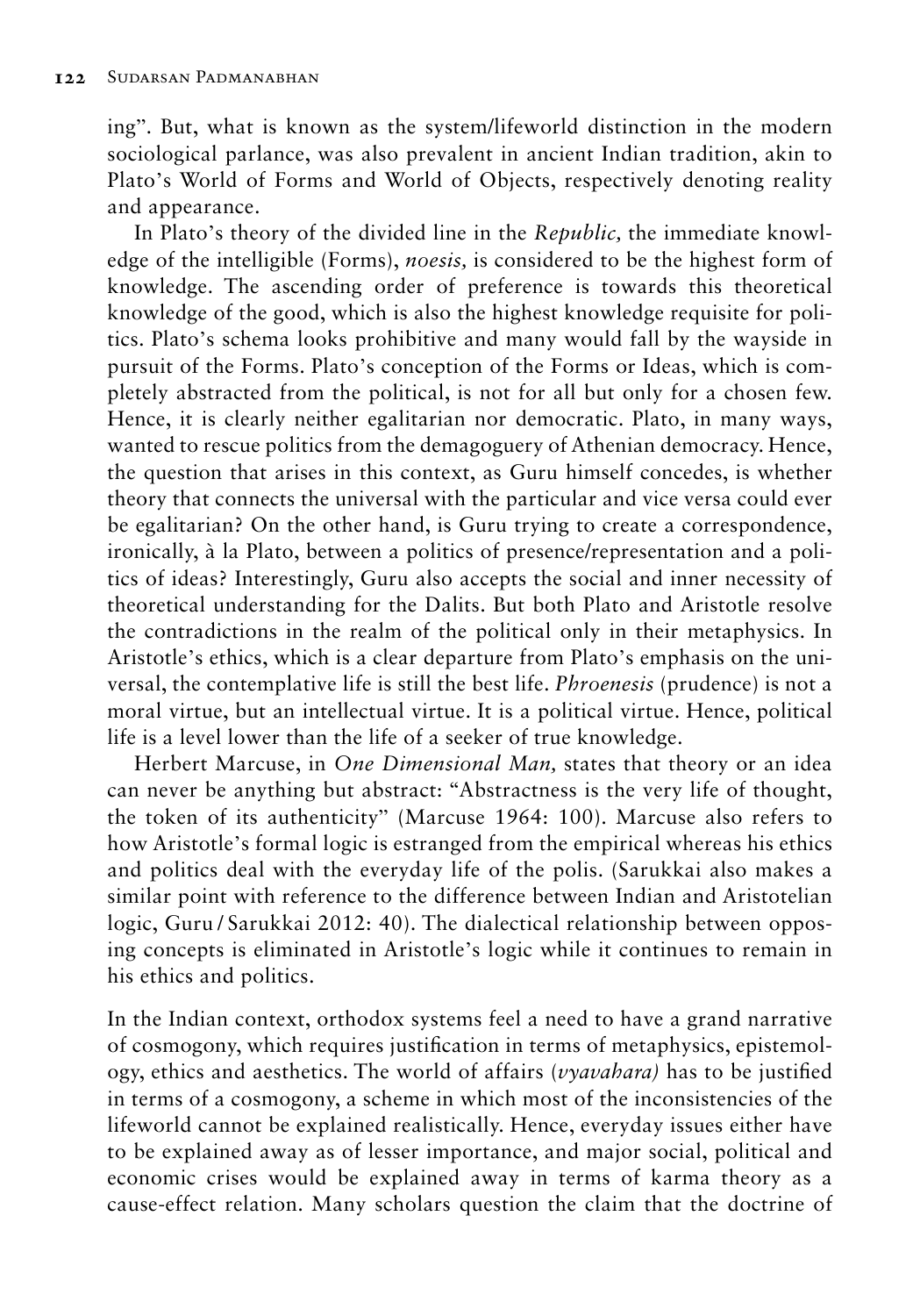karma is a theory of causation. The karma doctrine is about justifying the present as an inescapable consequence of past karma*.* Since the karmic past is untraceable, the future has no guarantees. Only those people who are fortunate in the present seem to have had a blessed past and, therefore, a plausible good life in the future. Hence, there is no causal explanation in terms of a logical connection between an antecedent past and consequential future.

Contemporaneously, Buddhism and Jainism, which also believed in karma, created systems that were more horizontal and less hierarchical. The major reason for the heterodox systems like Jainism and Buddhism being less hierarchical was due to their emphasis on humanistic ethics as a way of conquering the effects of the cycle of birth and death (*karma samsara*). In both Jainism and Buddhism, the metaphysics and epistemology follow ethics. Also, their ethics is futuristic: how to overcome the past karma by one's current ethical conduct. Buddhism advocates an eight-fold path (*ashtanga marga*) whereas Jainism advocates the "five great vows" (*pancha mahavratas*)<sup>6</sup> (Basham 1999: 83–99, 100–110).

In the case of Mahayana Buddhism, it is based on *pratitya samutpada* (dependent origination *–* that exists, this is produced.) The empirical cause-effect relation is easily explained. According to the theory of dependent origination of Nagarjuna, "causation is thus simply dependent arising: a certain kind of effect invariably comes into existence following upon or as the result of the existence of a certain set of relevant conditions" (Chinn 2001). Both Jainism and Buddhism are anti-essentialist. Buddhism questions even the existence of *atman* (the self or soul) and in Jainism the knowledge of reality is always limited and qualified because reality has innumerable facets. What cannot be explained easily are the causal characteristics in the rarified realms of metaphysical theorising, because it is about essence (*en soi*) and not about existence (*pour soi*) (Flynn 2004).

Guru attempts to de-essentialise social science theory. Thus, in other words, theory has to be deracinated from its cultural hegemonic and hierocratic foundations based upon the metaphysics of the *atman*. In Nagarjuna's parlance, this would be a critique of metaphysical realism. Dependent origination, for Guru, would be the identification of relevant conditions in the social science domain that propagate and reify theoretical and metaphysical assumptions. Nagarjuna's interpretation of the Buddha as propagating the truth of dependent origination, aids Guru's philosophical critique of the essentialisation of theory. Nagarjuna's method is neither metaphysical nor *a priori* but conditional.

Now we have two theoretical frameworks: one Buddhist-nihilistic and the other transcendental phenomenology. Both lead to different paths in terms of

<sup>6</sup> The five vows of Jainism are *satya* (non-lying), *ahimsa* (non-injury), *asteya* (non-stealing), *brahmacharya* (celibacy), and *aparigraha* (non-coveting).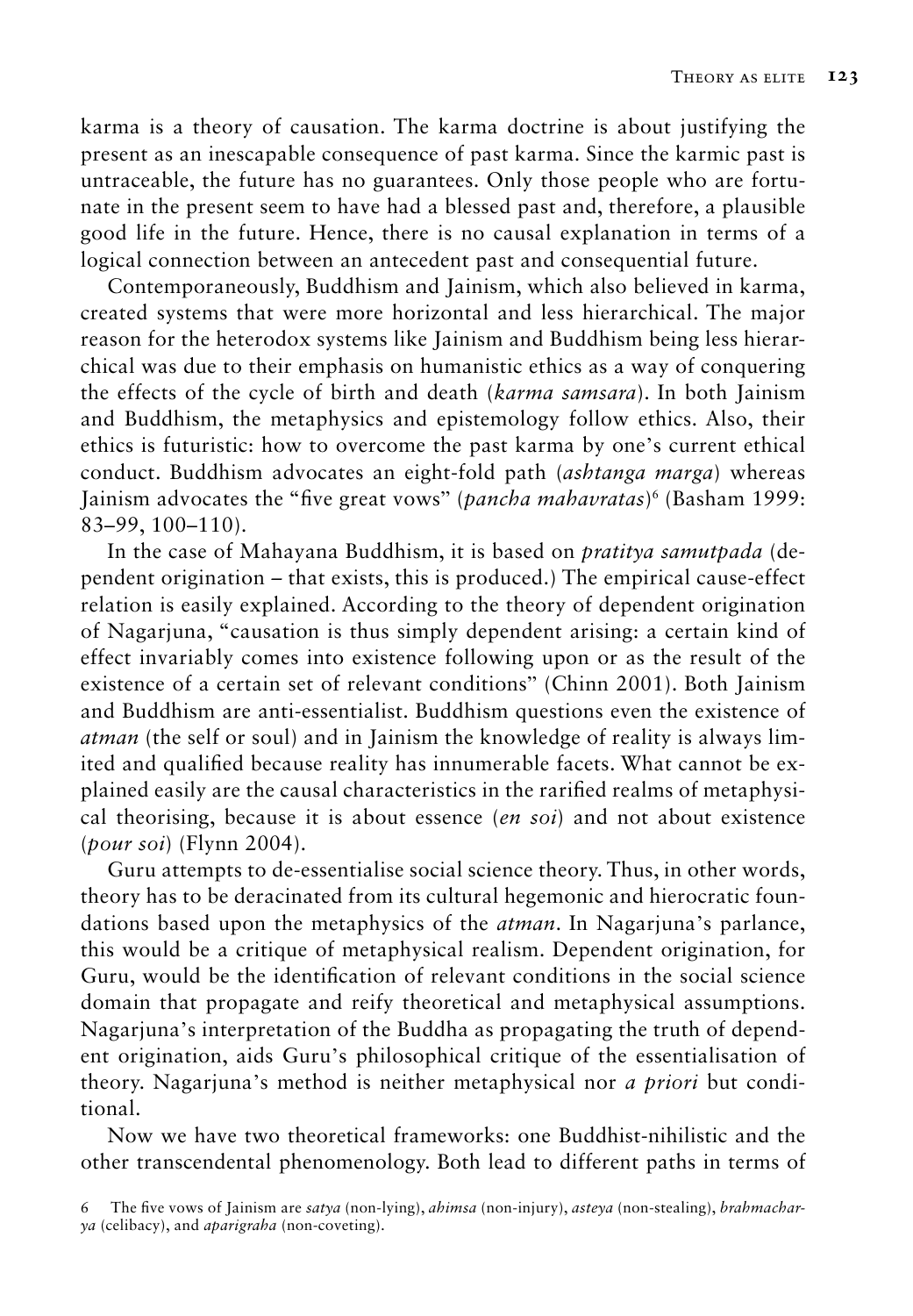ethics. The latter is a legacy of Descartes, Kant and an attempt to answer Hume. Interestingly, by way of answering Hume, transcendental phenomenology is also trying to answer the question that Buddhistic nihilism poses, *anatta* (*anatman* or the "non-self"). Sarukkai gives a detailed analysis about the self-projection of untouchability among Brahmins, which is institutionalised in various practices and austerities. This is known in the traditional parlance as *achara* or conduct (Guru / Sarukkai 2012: 137). Now we are at a fork, leading towards either the ethics of intersubjectivity of phenomenology, which privileges first-person experience, or the ethics of Buddhism, which is humanistic. Guru, himself, gives a detailed description of an alternative Indian spiritual tradition that shuns theory, which is identified with the Brahminical mode of thinking (Guru 2002: 24). This is an illustration of a denial of the phenomenologicalexistential projection of Dalit subjectivity in philosophy, poetry, prose, music and other forms of creative-intellectual activity (Nagaraj 2012). Sarukkai's phenomenological critique of theory in traditional Indian thought will be discussed later in the article.

Let us look at Guru's arguments as advanced in his article on "Egalitarianism and the Social Sciences in India" (Guru 2002: 8–14):

- 1) Guru's first argument is that there is a lack of egalitarian tendency in the Indian social science establishment. This would entail a detailed critique of institutional structures and cultural hierarchies.
- 2) The second argument involves a dearth of conducive environs for enabling and enhancing the intellectual capabilities of the historically deprived groups such as Scheduled Castes, Scheduled Tribes, and Other Backward Castes.
- 3) The third argument is about how to do theory ethically (in Guru's words, "Moral stamina as the necessary condition for doing theory.").
- 4) The final part contains a critique of arguments made by non-Dalits on behalf of Dalits. One could even claim that the theorisation of the Dalit lived experience by non-Dalits is a theory of estrangement of authorship. The more the Dalits are theorised by non-Dalits, the more they are estranged from their own lived experience.

Guru's critique begins with a direct indictment of the system of higher education in India, institutional bias against Dalits and other marginalised communities, inequities in the academic environment, and a lack of enabling environs for intellectual development of the Dalits. Guru lists several institutions of higher learning and elite academies that have little representation of the Dalits and the marginalised segments of Indian society. What Guru demands is not only formal representation such as reservations or affirmative action programmes, which are already legally promulgated. He wants what could be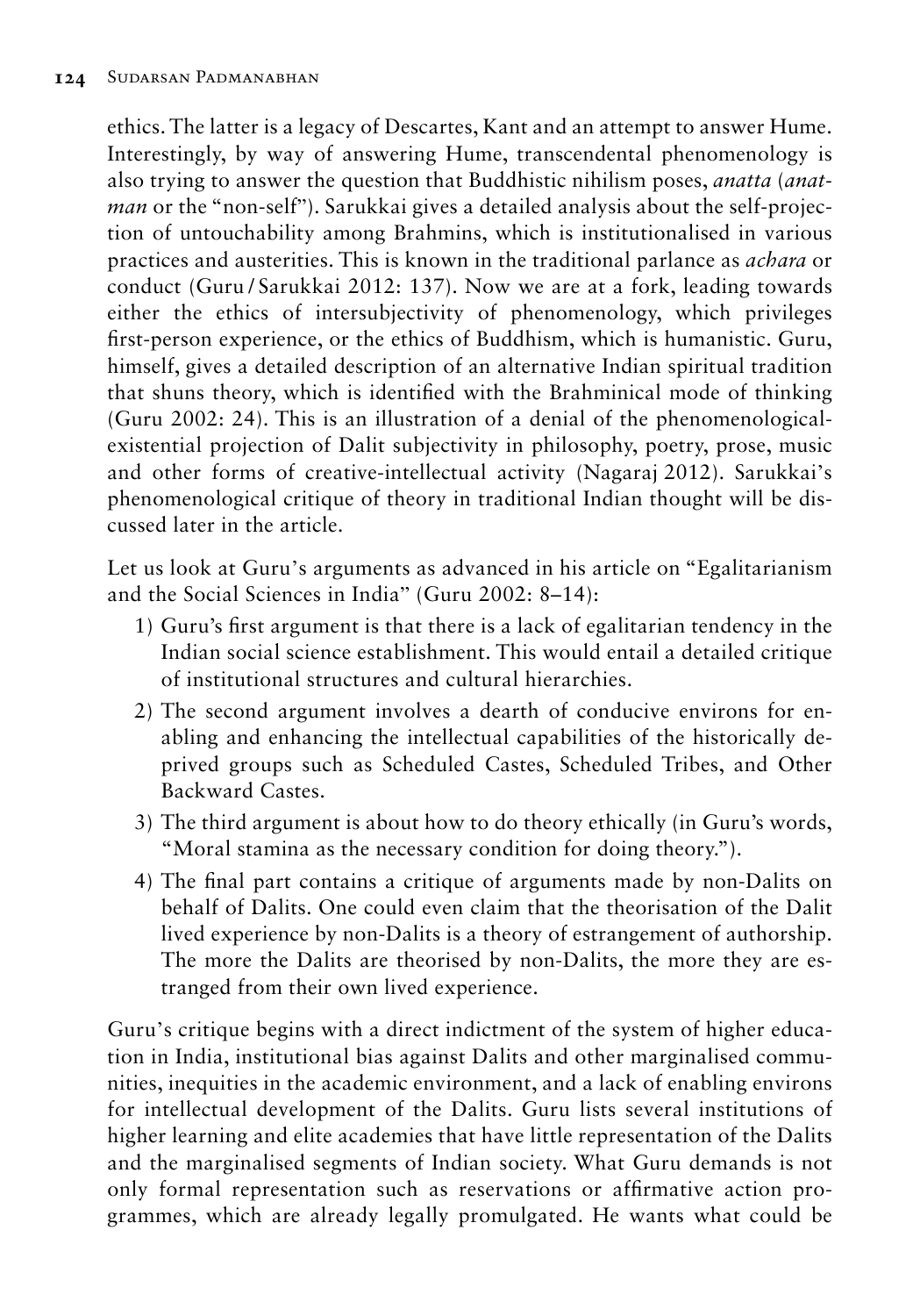termed as a capability-enhancing environment, to paraphrase Amartya Sen's capability approach vis-à-vis John Rawls's emphasis on formal notions of justice, which guarantee political, social and economic rights to the individual (Sen 1999). Even the Rawlsian difference principle, which favours the least advantaged, is grounded in formal notions of justice (Rawls 1999). As Sen avers, the formal right to pursue life, liberty and happiness does not enable everyone to pursue the good life. Here there is a need for enabling capabilities for realising substantive freedoms (Anthony / Padmanabhan 2010). But Guru's claim is not just about social and political theory in this context. For Guru, the institutionalised stunting of reflexive capabilities denies authorship of social and political theories.

As a first step, Guru emphasises an egalitarian approach to social science theory, methods and processes. Let us list Guru's points in order (Guru 2002:  $10-12$ :

- 1) Any practitioner of social sciences ought to have a moral responsibility to justify why one form of social science language, in this case, theory, is privileged over empirical investigation.
- 2) A notion of natural disposition or stereotypical cultural beliefs based on traditional conceptions of hierarchy should not be the yardstick for judging the quality of one's competence in theoretical understanding.
- 3) Dalits and Adivasis should not be subjected to an "epistemological imperialism" in an attempt to conquer their "intellectual universe."

Guru's attempt is not to provincialise theory but to sensitise the process of theorisation in the realm of social sciences to the embedded arbitrariness. Without moral sensitivity, theory becomes hegemonic and intimidating to the hitherto excluded groups who are new entrants into the halls of academia. An egalitarian approach opens up the field of knowledge (ibid.: 12). Guru argues that scholars have been remiss in dealing with the social and psychological ramifications of perpetrating the idea of the superiority of theoretical understanding over empirical understanding. Guru calls for the democratisation of the social science discipline. He asserts that after India's independence, conditions necessary for variegated labour processes were created for the Dalits. But what was sorely missing was the sufficient condition, a conducive environment for imagining themselves in theory (ibid.: 14–15). There are three parts to this epistemological demand:

- 1) Equal opportunity in intellectual enterprise in various fields of social sciences
- 2) A fair system of ground rules in meta-theoretical norm formation
- 3) Freedom from the domination of hegemonic epistemological categories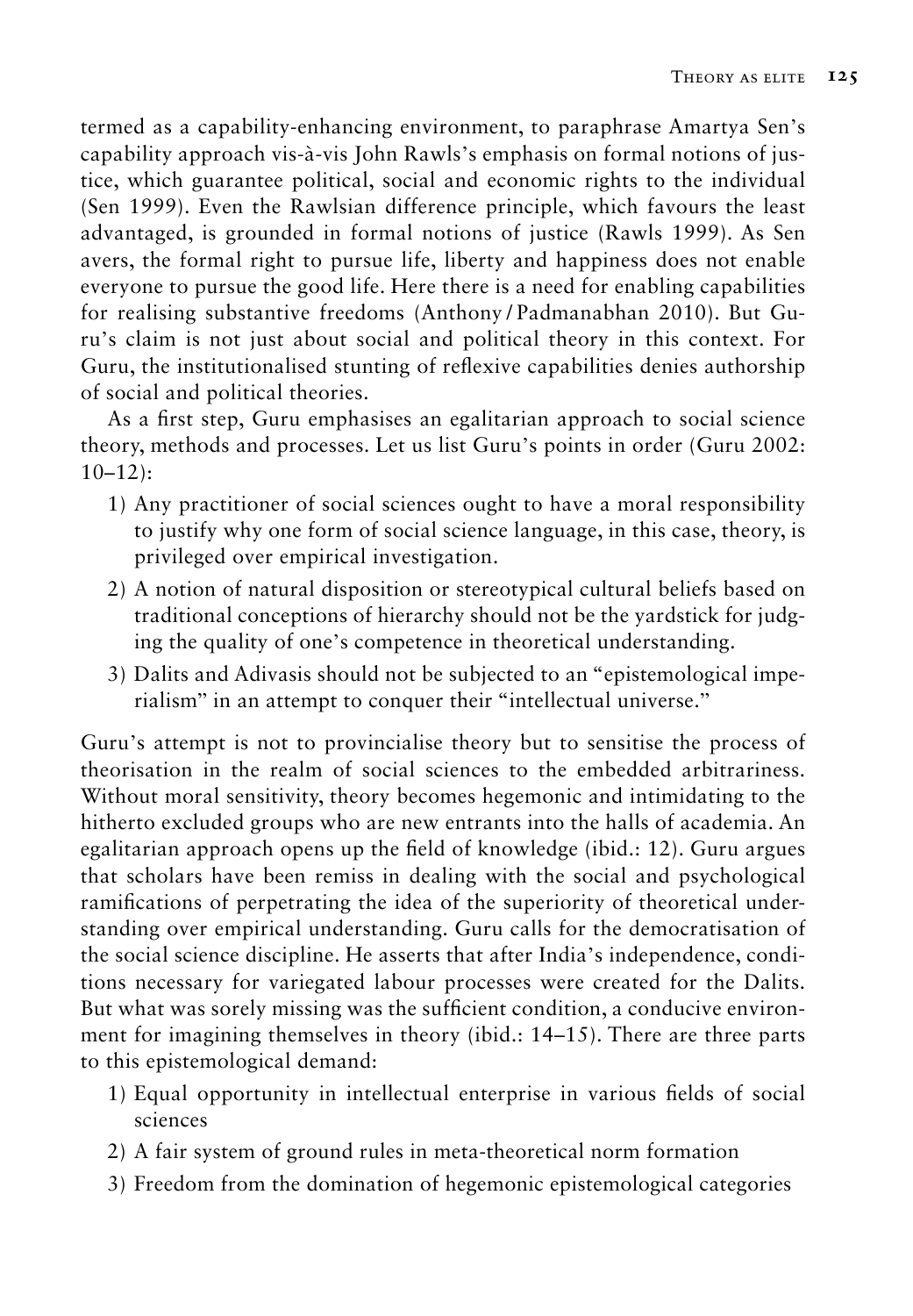The aforementioned expectations form the nucleus of Guru's second claim about the nature of theorising in the social sciences (ibid.: 12–13). Guru also looks at the subversive potential of theory.

Guru's critique of theory in this context becomes a critical social theory. His critique of the obsessive emphasis on theory also exposes the divorce between an organic understanding of labour (praxis) and reflection (theory). This is a case of the estrangement of *techne* from *episteme.* Dalits were allowed access only to unskilled forms of labour specially based on their supposed lack of reflective abilities. Since the Dalits did not have access to institutions of higher learning, they were forced to do menial work. This was a vicious circle. There was no possibility of vertical mobility. Guru also mentions in this context that certain groups were assigned creative labour due to which they were able to develop theoretical and professional skills. But their understanding still remained as technical understanding (*techne*) and not knowledge (*episteme*) per se. As Guru argues, labour is the activity that gives rise to knowledge, in which both *techne* and *episteme* function in consort. Specialised labour processes enable reflective capabilities. Guru contends that the Dalits were not given access to any form of innovative, imaginative or interesting labour processes (ibid.: 14).

M. S. Valiathan, one of India's earliest and most famous cardio-thoracic surgeons, who has worked extensively on Ayurveda and is the chairman of the Valiathan Committee Report on All India Institute of Medical Sciences (AIIMS), wrote in his work on the ancient Indian physician Sushruta that there was a divorce between the mind and the hand that led to the decline of various indigenous systems of medicine in India (Valiathan 2007: V-VIII)*.*  Such a divorce was institutionalised in the case of the Dalits. The rigid caste stratification has created many such false dichotomies even among the higher castes, with deleterious effects. As Sarukkai writes while tracing the phenomenology of untouchability, the false dichotomy between *episteme* and *techne* exacerbated the fear of the pure and impure, leading to even further withdrawal of the Brahmins from the empirical world. Thus, *episteme* has also become untethered due to its estrangement from *techne.*

#### **Ambedkar: Alternative theorisation with emancipatory intent**

Ambedkar, argues Guru, understood the need to transcend the suffocating environs of social hierarchy. Hence, he saw the need to acquire knowledge from elite institutions outside India (Guru 2002: 15–16). While Ambedkar would have witnessed the discrimination against the African-Americans in the US, in Britain he would not have encountered caste-based discrimination. Ambedkar, both in Britain and America, had the freedom to pursue any discipline. Inter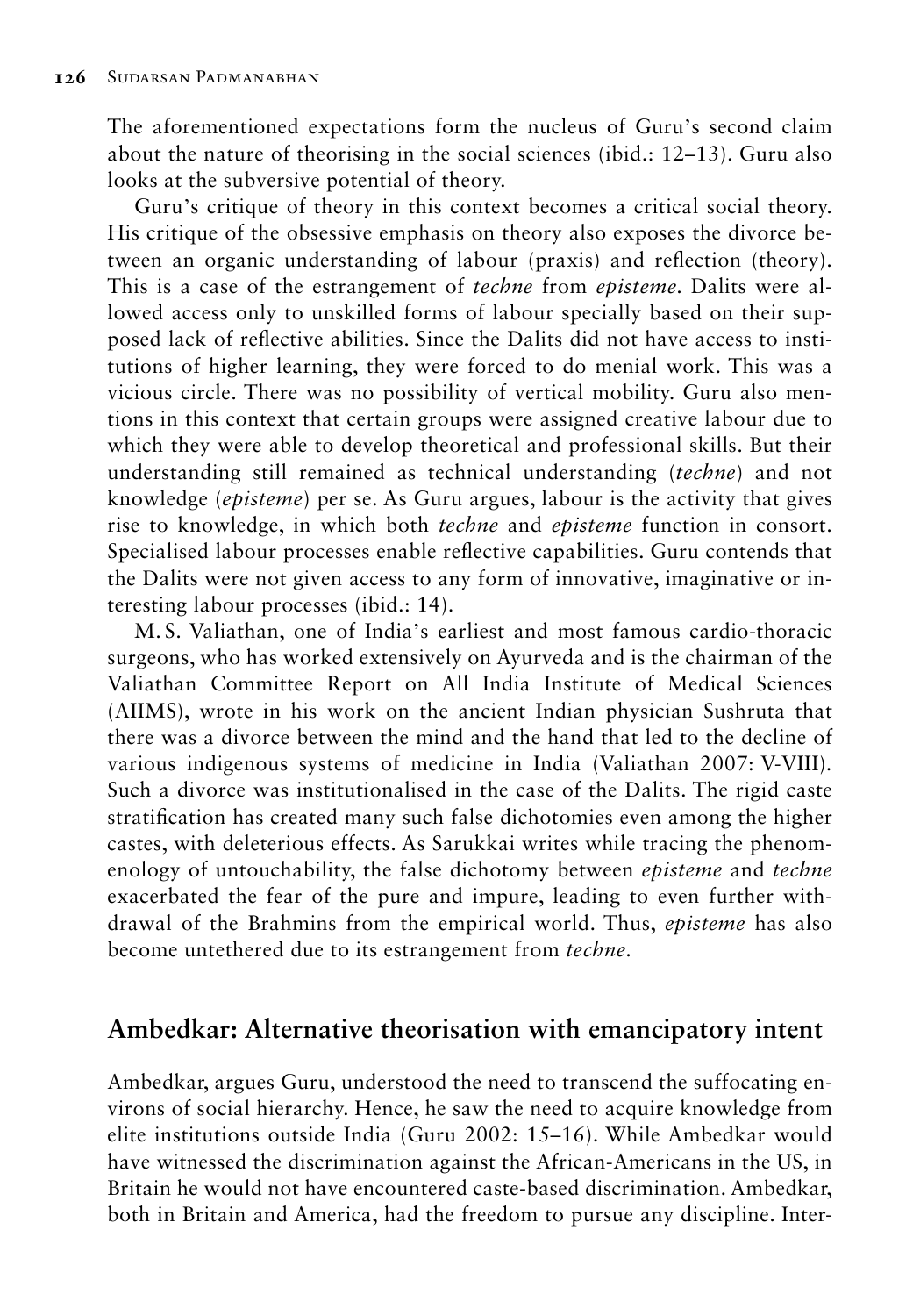estingly, he chose Law, Economics and Political Science as his subjects. All three required abstract reasoning and also an understanding of the connection between universal and particular categories. Ambedkar utilised his first-hand experience of caste discrimination. He attempted to unearth the foundations of caste discrimination in the canons of religious and philosophical thought in India. Ambedkar wanted to uproot the entire edifice of the caste system. He therefore studied the ancient texts of India on philosophy, religion, dharma, statecraft and law. His trenchant critique of the Hindu religion as the fountainhead of the caste system led to the mobilisation of the deprived classes of India (Ambedekar 1936).

As D. R. Nagaraj argues, Ambedkar, who clashed bitterly with Gandhi on the question of untouchability, desisted from pursuing a politics of rage and instead chose a politics of affirmation. Ambedkar attempted to create an alternative narrative and a Dalit imaginary in which they would not be beholden to the tradition of hierarchical complementarity, to borrow Charles Taylor's phrase (Taylor 2004: 11). Since he understood the need to imagine oneself in history and culture, Ambedkar, while repudiating Hinduism, chose Buddhism as his spiritual *marga* (path)*.* Buddhism envisaged a horizontal access society, a *sangha*. There was no godhead; even the Tathagata was not one. Metaphysics was not important. The Buddha was silent on metaphysical questions. The problems of suffering (*dukkha*) and cessation of suffering (*dukkha nirodha*) were identified. The path for solving the suffering (*dukkha nirodha marga*) was also given. This path is the noble eight-fold path (*arya ashtangika marga*)*,*  which is based on an understanding of dependent origination (*pratitya samutpada*) (Kalupahana 2004: 84–86). Hence, Ambedkar's alternative narrative and theoretical critique eschews the essentialist and metaphysical vestiges of the orthodox systems. An unswerving emphasis on tolerance, equality, integrity and humanistic ethics forms the fundamental ethos of a democratic society (Nagaraj 2012: 162–163). In Buddhism, social service becomes a spiritual quest. For Ambedkar, a community of people whose moral order is undergirded by a principle of horizontal access society is a powerful contrapuntal social, philosophical, political, economic and cultural model to the caste-riddled Hinduism, which institutionalised hierarchical complementarity.

In both liberal and republican political models, there is an attempt to subsume the particular under the universal. Thus, justice or equality is based on an understanding of a generally accepted shared public moral order. Governments in the Western world are expected to ensure an environment where justice and equality as fundamental principles are reflected in institutional practices and public policy. But postcolonial and developing world democracies did not have the luxury of fashioning a public sphere based on the values of equality and justice. Notions of the social, political, cultural, economic, public and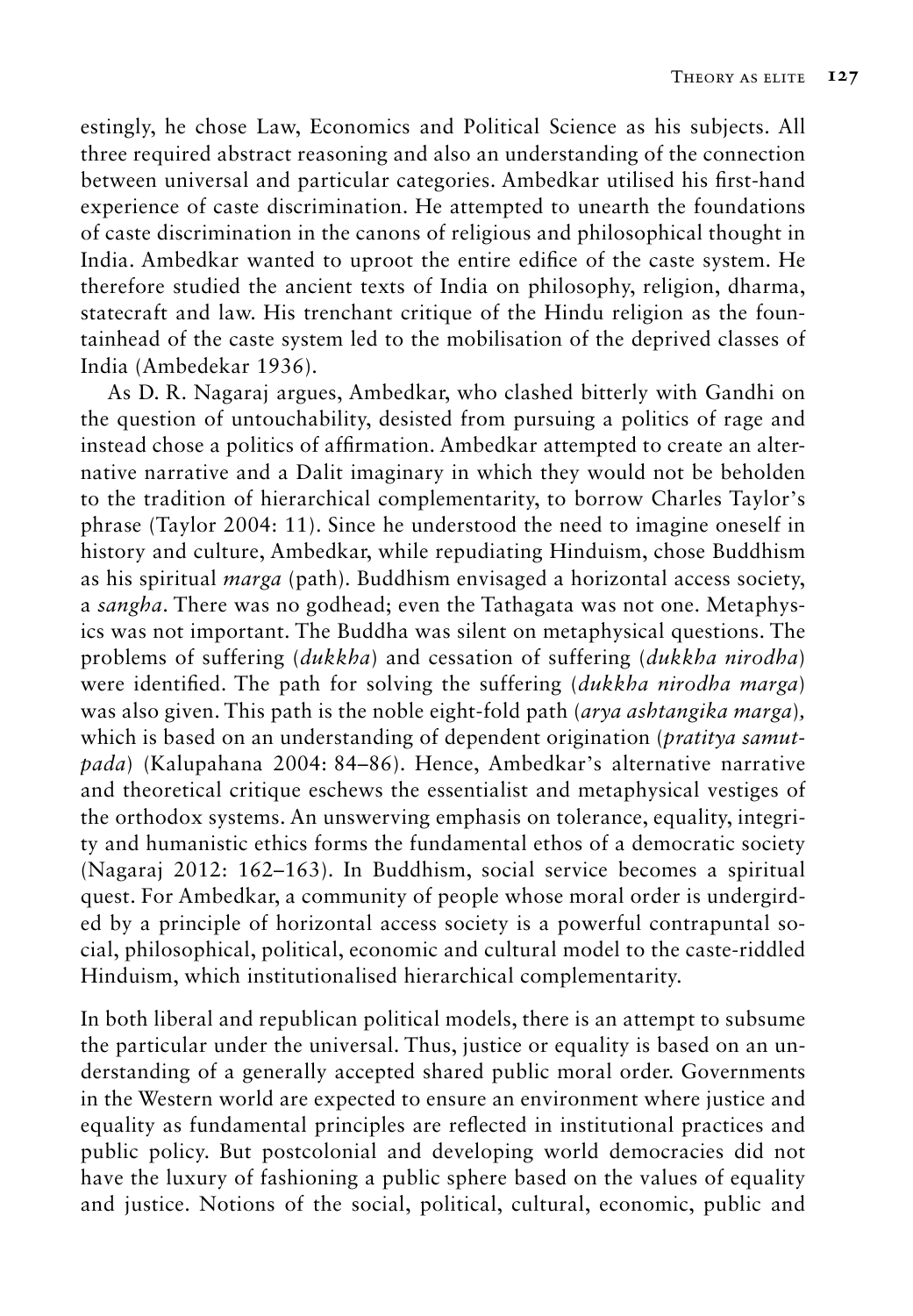national were being constructed and imagined all at once (Guha 2008). The values of old traditions had to be reinterpreted or reconstructed with reference to emerging ideas, practices and institutions. A new understanding of what is public and private became necessary. Yet, the social and economic status of the Dalits and marginalised groups, while part of the politics of ideas, were seldom a voice of presence.

Guru credits Ambedkar for awakening the Dalits and other marginalised groups to the myriad issues faced by them in their lifeworld in spite of constitutional guarantees. Political democracy governed by the Constitution, for Ambedkar, was only a blueprint for an egalitarian and humane polity. But the change of mind and heart has to happen in the individual and social realms. Gandhi wanted to transform traditional structures of domination, through a process of immanent critique, to be more humane, inclusive, non-violent and truthful (Iyer 2000: 5–12). But Ambedkar was not convinced that people steeped in the traditional hierocratic structures were capable of moral transformation. Hence, he wanted complete transcendence of traditional customs and manners and emphasised a new beginning inspired by Western ideas of *liberté, égalité, fraternité* – freedom, equality and fraternity.

America's individual freedom and procedural democracy appealed to Ambedkar as well. In America, the individual was respected for her/his labour, not for pedigree. Thinkers such as Tocqueville and Weber have written about how voluntary associations in America play a very important part in representing the interests of various groups (Turner 2004). Weber also pointed out the paradoxical relationship between the Protestant puritanical ethics and flourishing capitalism, the former forbidding ostentation and profligacy yet the latter deriving its oxygen from consumption (Weber 1958: 181). In an advanced capitalist society, as Marcuse writes, the relation between capital and labour ceases to be dialectic and hence becomes much more complex, as does the traditional Marxist opposition between the bourgeoisie and the proletariat (Marcuse 1964: 10–12).

Ambedkar, while admiring liberalism and republicanism, and mindful of the excesses of capitalism and its powerful Marxist critique, was much more concerned about the existential issues of his people, the Dalits. His struggles, though informed by the ideas of freedom and equality, were a struggle for everyday existence, for water, jobs, food and basic amenities that were denied to millions of people due to caste injunctions. Ambedkar was fighting for equality at all levels. Thus, spiritual upliftment, access to modern education, political office, legal recourse, economic opportunities and cultural space were all part of his agenda. Guru's reference to *muknayak* ("leader of the dumb people") pertains to the condescending attitude of the elite, who anoint themselves as the leaders of the unsophisticated Dalits (Guru 2002: 25). While caste relations were much more adversarial during Ambedkar's time, he was defi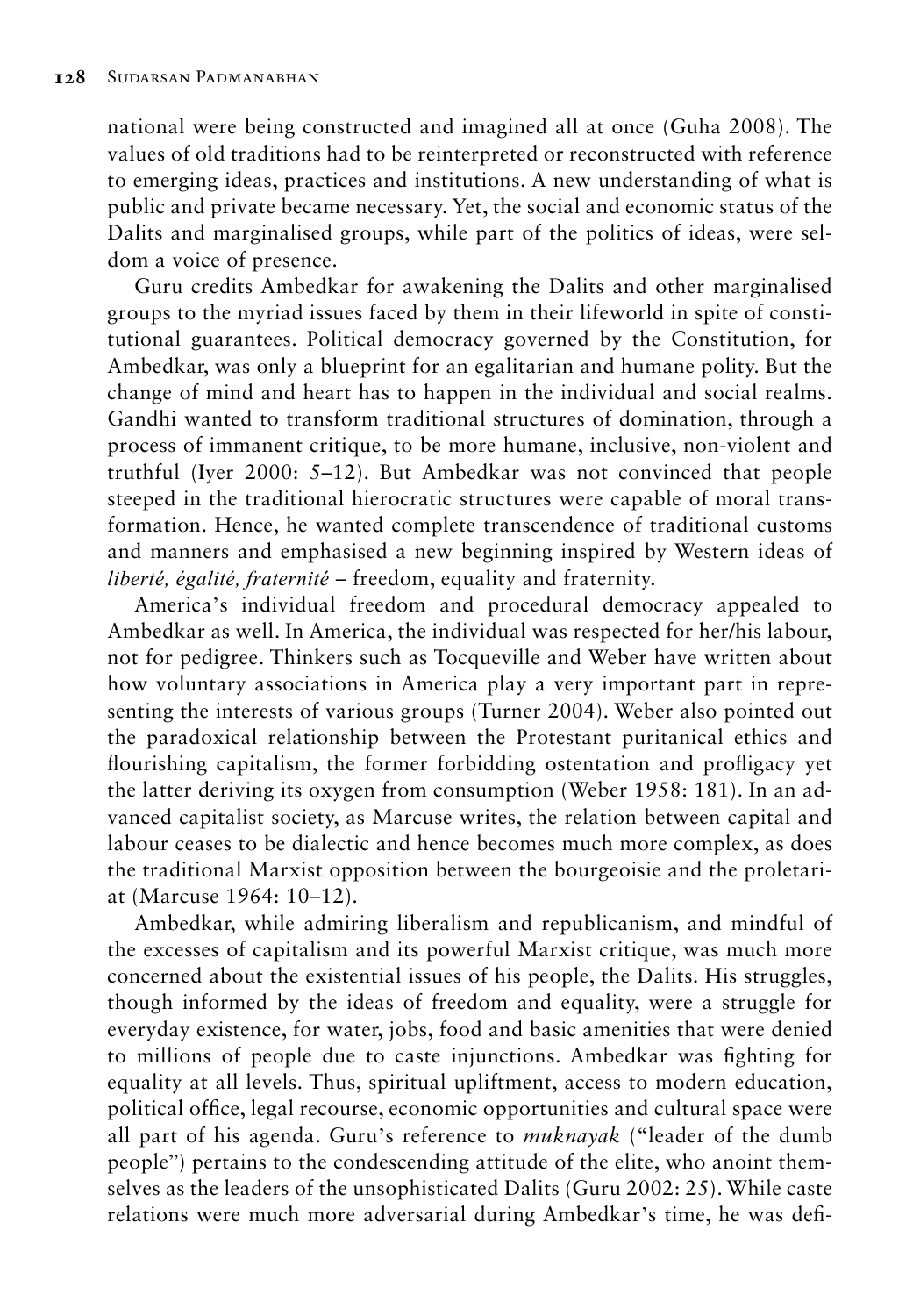nitely strongly opposed to being represented even by Gandhi (Nagaraj 2012: 43–47). While there was a grand narrative of traditional Indian philosophy, society, culture, religion and arts, Ambedkar sought to reimagine a culture and tradition that would break the cycle of life and death, the samsara, to use the Buddhist phrase (Ambedkar 1957). Ambedkar converted to Buddhism to forswear the tradition that disowned his people. But this would not solve the issue of the social and economic backwardness of the Dalits and other marginalised people. There was a need for an egalitarian and free political system that would enable the Dalits to represent themselves as free and equal citizens of India and also to participate in the political process. Thus the Indian Constitution was envisioned to ensure equal rights and opportunities in what would be a modern India (Austin 2012: 4–10).

Ambedkar's gargantuan efforts were possible only through intense reflection on the inequalities and injustices institutionalised over several centuries. A thorough theoretical examination of the reason and logic of the social, political, economic and cultural institutions of India was undertaken by Ambedkar in order to begin a process of unlearning for the Dalits, in particular, and Indians in general. Such an opportunity arose when he was appointed the Chairman of the Constitution Drafting Committee. This is where Nagaraj's understanding of the Gandhi/Ambedkar debates becomes germane to our discussion. While the Dalit imagination needed to be nurtured, a democratic and free India was indispensible for the nourishment of the Dalits. This was a shared and collective enterprise in which the Dalits had to strive together with the larger Indian population. Here, the Dalit imaginary and the imagining of India as a nation manage to, if not coalesce, at least rendezvous. In this way, Ambedkar was able to convert the politics of rage into a politics of affirmation (Nagaraj 2012: 207).

# **The Dalit self as phenomenological and existential: An examination**

In a phenomenological understanding, there is a difference between experience and lived experience (Guru / Sarukkai 2012: 33). Experience is a combination of the subject, the structure of experience and the content of experience. Hence, objectification of experience is not possible; there is no materiality of experience to be considered independent of the experiencer. Therefore, experience cannot be replicated. Sarukkai argues that while the subject has the choice of experience, lived experience has no element of freedom of choice. He mentions three kinds of choices associated with experience, namely, the freedom to be a part, freedom to leave and freedom to modify. Lived experience is thus a necessary experience (ibid.: 34–35).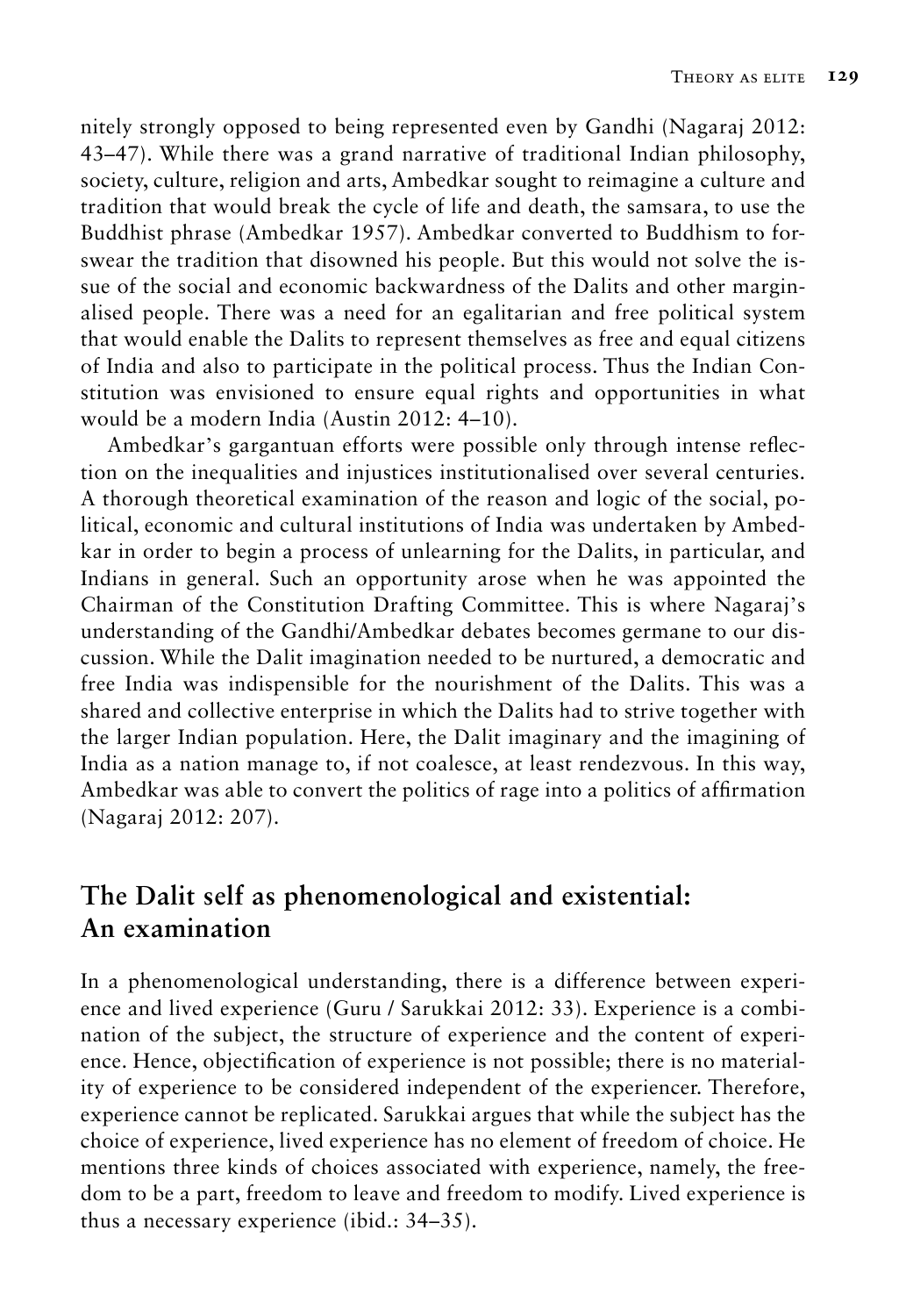Lived Experience = Subject + Context + Content Dalit Lived Experience = Dalit Subject + Dalit Context + Dalit Content

There is no role for participant observers. Sarukkai writes: "To be a Dalit is not to share all that they have but to share what they cannot have" (ibid.: 36). Thus, the Dalit lived experience signifies the lack of freedom in an experience. Guru wants lived experience as the final validation of theory (ibid.: 36–37). By establishing the unbreakable and necessary nature of lived experience, theoretical reflection can only be an extension of the Dalit lived experience. Guru demands not only ownership but also authorship of the theorisation of the Dalit lived experience. Sarukkai, while recognising Guru's line of reasoning, asks whether only owners of experience can become authors or vice versa (Guru / Sarukkai 2012: 38). Sarukkai illustrates the ownership versus authorship debate with the example of the owner and author of a book. The owner has little control over the contents of the book. The author controls everything. But Guru's claim appears to be an extreme case of Husserlian *epoché.* Guru's claim is an absolute claim, both formally and substantively. Sarukkai's claim is more contextual. Formally, it recognises the legitimacy of Guru's claim. But can the Dalits be the sole owners of their experience (ibid.: 38–39)? If that were to be the case, any claim to phenomenological intersubjectivity is denied.

While discussing the need for a conducive intellectual and academic environment to foster reflective growth among the Dalits, Guru's critique of the "twice-born" theoretical and the menial empirical research is not unique. Hannah Arendt, and a large number of illustrious Marxist, para-Marxist, feminist and post-structural theorists, including Jürgen Habermas, have discussed this in great detail (Marcuse 1964: 102).<sup>7</sup> In Hannah Arendt's writings, the distinction between *vita activa* and *vita contemplativa* is a recurring theme. But Arendt emphasises the *activa* as much as she does the *contemplativa.* Plato's *Republic* effectively settles the dispute in favour of the *episteme* against the *techne.* But this dispute is resolved metaphysically and not in the realm of the political. And *episteme* is only a stage beyond *techne*. The challenge posed by Glaucon and Adeimantus to Socrates to create a polity that embodies justice still towers over political theory like Shelley's Ozymandias, as the sands of time pass by (Farrar 1993: 33–34). Guru does not want to engineer a violent insurrection against the episteme or in this context, theory. He wants to question the metaphysical resolution of the ancient tension between the *episteme* and the *techne.* For this struggle is waged on the turf of the political. Guru claims that when the political is elided to theorise justice in the polis as in the works of Plato, and even Aristotle, so is the moral/ethical. In the Greek

7 Herbert Marcuse (1964) writes in *One Dimensional Man* the following: "Logical abstraction is also sociological abstraction. There is a logical mimesis which formulates the laws of thought in protective accord with the laws of society, but it is only one mode of thought among others."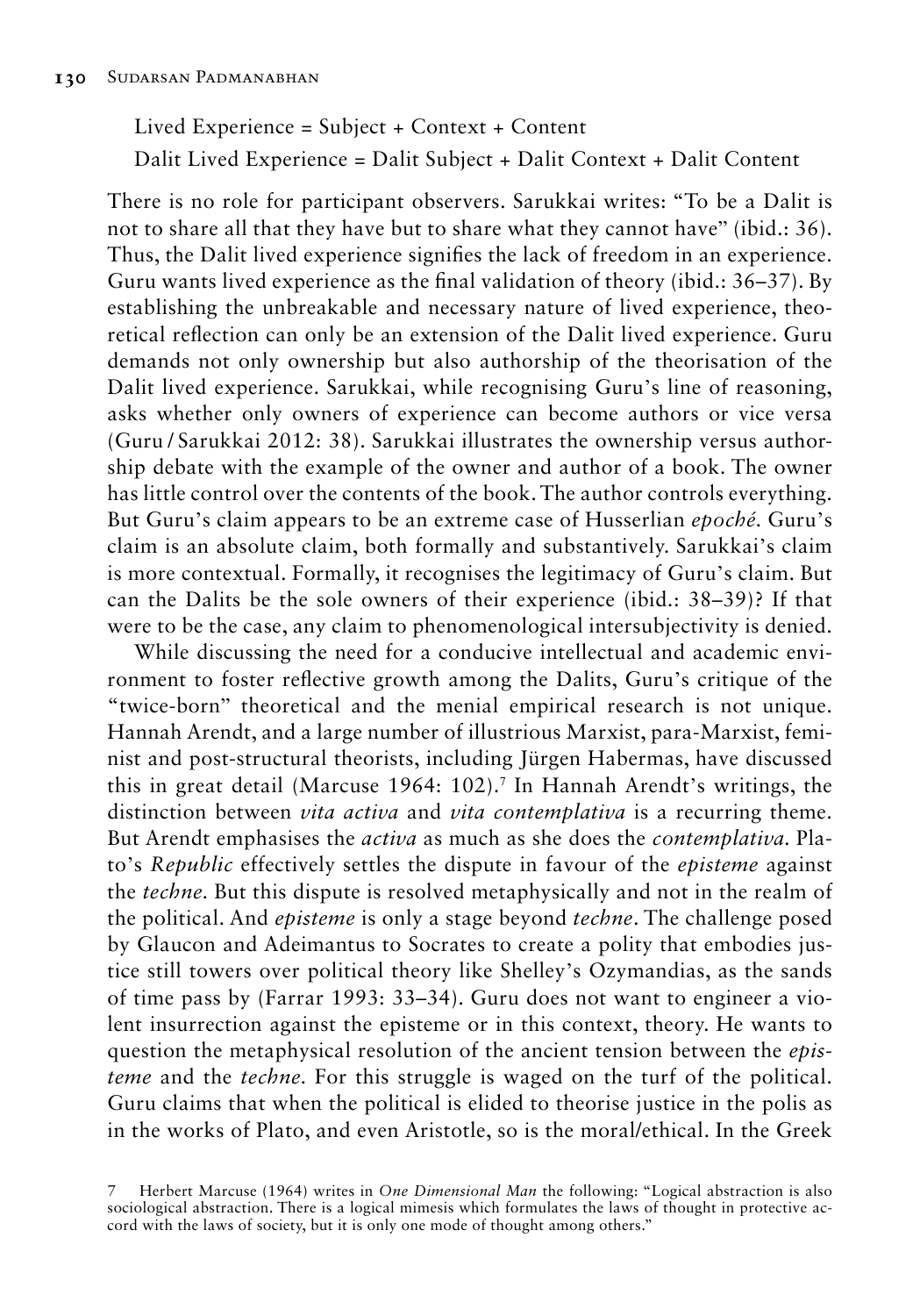*polis,* the *demos* is well-defined and so is *res publica* in the Roman republic (Hornblower 1993: 12–15). There is no separation between the political and the ethical, especially in Greek thought (Aristotle 1893). The Dalits in pre and post-colonial India fall in the liminal space. How does the Dalit self project itself? What is the role of Dalit subjectivity in theorising about their experience? Hence, there is a need for a phenomenological exegesis.

It is understandable that Guru, on the one hand, needs to retain the project of enlightenment, which is equality and rationality, and, on the other hand, to de-hyphenate theory from rationality, the formal component, and re-hyphenate it with equality. Normally, in liberal social and political theory, rationality and equality are the founding principles. Reason is the fount of liberty, fraternity and equality. In Marxist theory, praxis is the substantive principle. Here, what Guru terms as functional-empirical social science seems to have the upper hand vis-à-vis theoretical social science.<sup>8</sup> This is also true of the utilitarian method, which is severely criticised by Marx. But this theoretical/empirical dichotomy or the domination of the one or the other is dependent on various disciplinary factors. Guru, however, is addressing a very specific and particular socio-political context and the theorisation that emanates from the said context. In this case, the Indian social science framework is the theory that arises out of the caste- and class-conscious intelligentsia and the dominant socio-economic structures. As a corollary, this translates into cultural and political hierarchies as well. Furthermore, the Dalit/marginalised subject is completely invisible. Therefore, is Guru's attempt a case of reverse engineering of theory as praxis, à la Marxism, a de-elitisation of theory? Guru is not prepared to confine his archaeological excavations to the marked area of liberal or Marxist theory. This is thus a problematic analysis of Guru's project, since he is not interested in the de-elitisation of theory. Guru's target is theory itself, that is theory that is elite. Thus, he constructs a phenomenological account of the Dalit experience as a theory of lived experience.

The term "phantasy" is used by Edmund Husserl to refer to "merely intuitive imagination". Guru's analysis of the Dalit poems, stories and other artistic productions fits neatly into this term in reference to the merely representational and not ideational (the Husserlian ideal types; Beyer 2015: 6). This representationality is in stark opposition to the singularity and intentionality of the phenomenological Dalit lived experience. Guru's charge is that in the

<sup>8</sup> In *The Human Condition*, Hannah Arendt makes a distinction between *vita contemplativa* (thinking, willing and judging) and *vita activa* (labour, work and action). "Although Arendt considers the three activities of labor, work and action equally necessary to a complete human life, in the sense that each contributes in its distinctive way to the realization of our human capacities, it is clear from her writings that she takes action to be the differentia specifica of human beings, that which distinguishes them from both the life of animals (who are similar to us insofar as they need to labor to sustain and reproduce themselves) and the life of the gods (with whom we share, intermittently, the activity of contemplation). In this respect the categories of labor and work, while significant in themselves, must be seen as counterpoints to the category of action, helping to differentiate and highlight the place of action within the order of the vita activa." (D'Entreves in Stanford Encyclopaedia of Philosophy).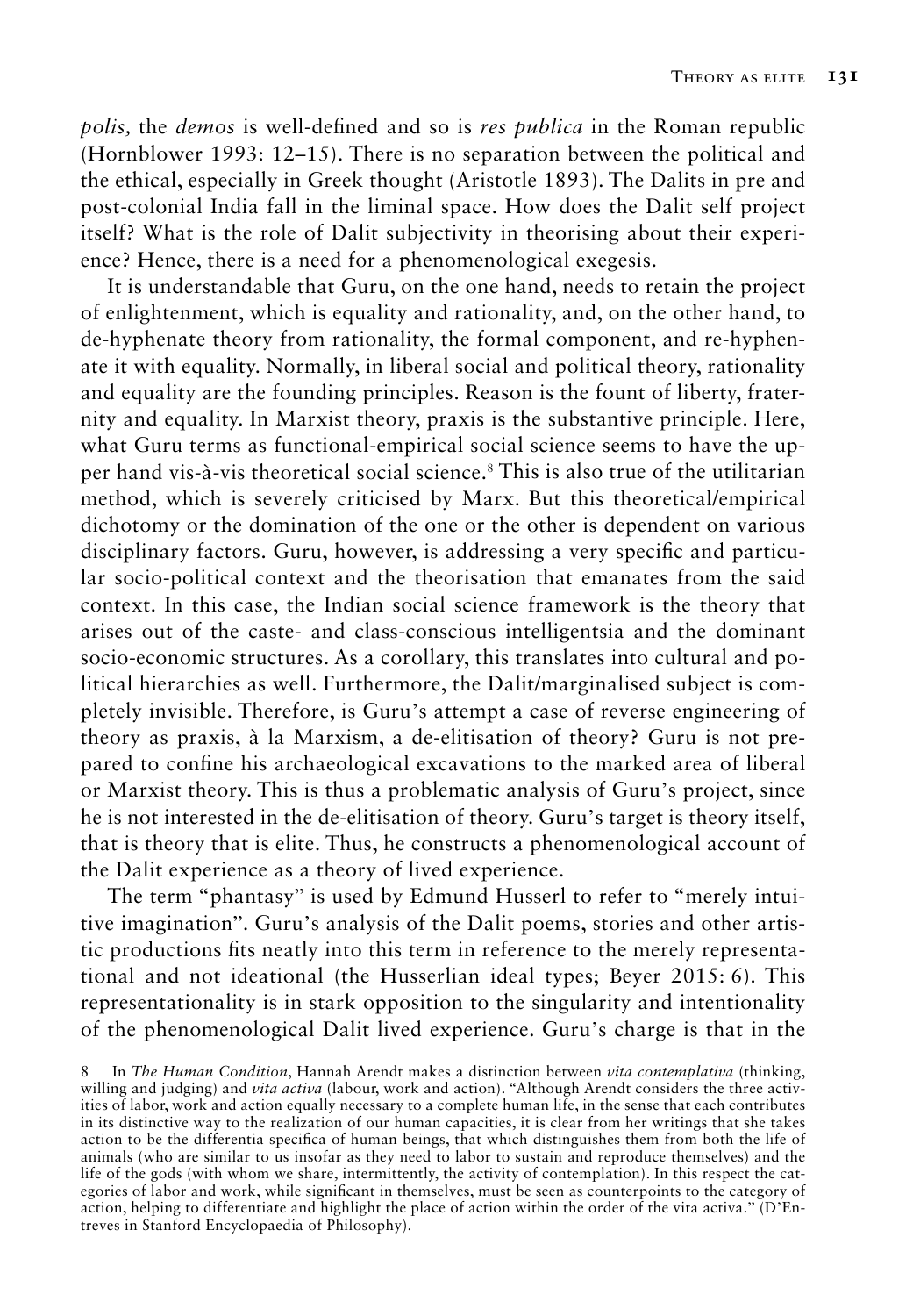realm of Indian social science theory and in social life, there has never been an opportunity for the Dalits/marginalised communities to theorise their experiences. In the social sciences, someone always speaks for the Dalits and the marginalised. Their presence is only in the ideas of others and they are to partake in the world of Forms. Hence, the gates to the theoretical paradise, that is, the world of Forms or Ideas, are barred. The leitmotif of Guru's argument is the *agrahara* of theory as the sanctum of the twice born, which he refers to by the acronym TTB (Guru 2002: 16). Dalit artistic productions, whether poetry, plays, dance, craft or prose, are only a speck in the realm of ideas; as a product of the Dalit experience, the artifacts are part of the world of opinion, which is a particular representation of the universal world of Forms. Phenomenologically, it would appear as if the artistic endeavours of the Dalits would be bereft of intentional content (Beyer 2015: 6–8). Guru argues that the correlation between the politics of presence and the politics of ideas that happens organically among the TTB is also beyond the socio-cultural horizons of the Dalits for the aforementioned reason (Guru 2002: 22–24).

The next point of Guru's critique is the most problematic claim in the context of Guru's phenomenological epistemology, which is utilised to critique the formal character of the theory, to explicate the sociology of *Umwelt* or "homeworld" and to emphasise the primacy and immediacy of lived experience, as well as the politics of presence vis-à-vis the politics of ideas in disavowing participant observation. Guru's theoretical claims are based on the lived experiences of the Dalits as a basis for authentic Dalit experience in authorship vis-à-vis what Sundar Sarukkai calls the ownership experience (Guru / Sarukkai 2012: 33). For Guru, the Dalits are not just owners of the lived experience, which is a necessary experience, but also the authors of the lived experience. Guru's emphasis on the egalitarian principle that is at once normative, interrogative and suggestive is not based entirely on notions of formal justice (justice as fairness as political). Guru wants to effect an *epoché*, which is to say that "any phenomenological description proper is to be performed from a first person point of view, so as to ensure that the respective item is described exactly as is experienced, or intended, by the subject" (Beyer 2015: 15). The *epoché* or bracketing of first person experience, as intended by the subject exactly to be experienced, is a methodological constraint. It does not depend on the extramental world for a represented object (ibid.: 15). Edmund Husserl's famous work on phenomenology posits the bracketing of first person experience or *epoché* from any existential assumptions regarding the external world. Husserl's transcendental phenomenology is based on intentionality, singularity of indexical experiences and intentional horizons. Thus far, Guru's theorisation is on sound phenomenological footing. But Husserl's phenomenological perceptual experience also involves concepts such as empathy, intersubjectivity and lifeworld. In all these concepts, the subject is the author, whether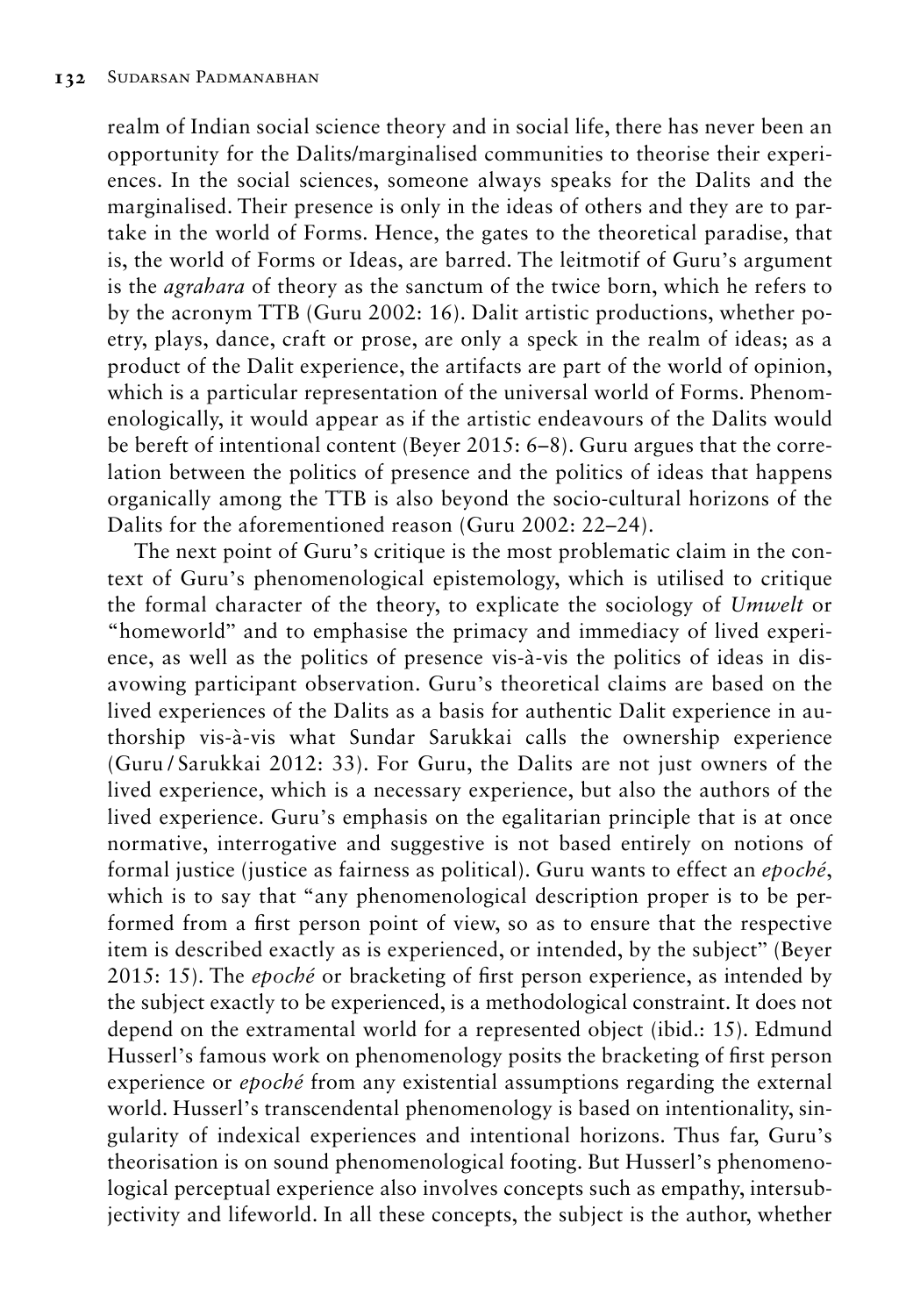in terms of reflective self-consciousness or pre-reflective self-consciousness. "In fact, one of the most important aspects of transcendental phenomenology is intersubjectivity" (ibid.: 21). Intersubjectivity constitutes our selves in three ways – as objectively existing subjects, other experiencing subjects and the objective spatio-temporal world.

Beyer writes about the concept of lifeworld, which is very important in the context of lived experience used by Guru and others, who justify the intensely personal intentionality and singularity which is governed by one's intentional horizons. For Husserl, the subjective-relative lifeworld provides the foundation for natural sciences and a court of appeal for them as well. The concept of *Lebenswelt* (lifeworld) and *Umwelt* (homeworld) is explained as "already pregiven and generally unreflected intentional background", which is the bedrock of one's belief system (Beyer 2015: 22–23).

My reference to Husserl's phenomenology is to show that Guru's theoretical framework is phenomenological but that his moral framework does not follow from this. The reason is that Guru stops with the first part of his phenomenological analysis and does not take it to its logical conclusion. If he accepts transcendental phenomenological framework then as per his project of moralising theory it should encompass what Husserl calls the "iterated empathy", intercultural understanding, and categorical imperative (ibid.: 26–27). One has to remember that Husserl's analysis suffers from the Cartesian mindbody dichotomy and he tries to utilise the concept of lifeworld (*Lebenswelt*), which authenticates intersubjectivity (which is literally between subjects in the Husserlian context). The concept of lifeworld and world-horizon are intersubjective in the aforementioned sense. Hence, homeworld (*Umwelt*) is an understanding of the surrounding or environs. There is a localised intersubjective understanding (pertaining to particular groups), and a broader understanding of the lifeworld is based on an understanding of *a priori* general structures that are common to all cultures (Beyer 2015).

# **Conclusion**

Husserl's definitions of the *Umwelt* and *Lebenswelt* are very important for our analysis of Guru's critique of theory. The first point about *Umwelt* or homeworld is restricted to a particular culture. This understanding of the *Umwelt* has been utilised brilliantly in Guru's critique of theory. But the second point about the "a priori general structure unconditionally valid for all subjects" of the lifeworld is conveniently ignored by Guru. This denial of intersubjectivity, which is founded on the "respective lifeworld" that is the crucible of "pre-delineated world horizons of potential future experiences of given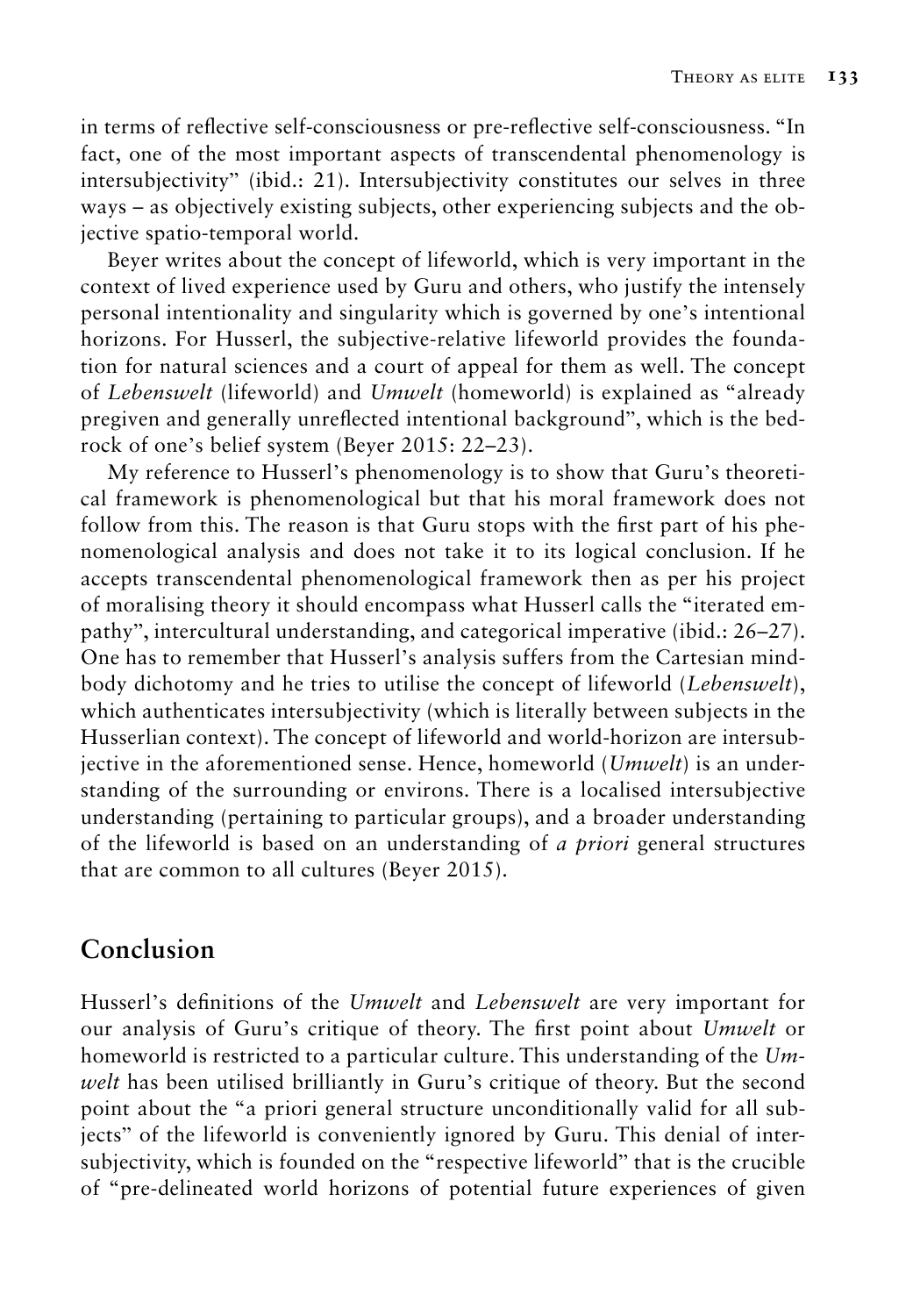groups under given time and conditions" (Beyer 2016) is in favour of the *Umwelt* or homeworld.

From this theoretical assumption emanates Guru's stand against a politics of ideas in favour of a politics of presence. Here there are no horns of a dilemma for Guru, as a politics of ideas necessarily emanates from the politics of presence. There is no concept of Buddhist silence here. Ironically, Guru's silence seems to deny the ontological status of the other as an interlocutor. The introjection of the archaeology of Brahminism that Guru has sought to disavow seems to be complete. In Sarukkai's words, for the Brahmins the highest form of purity is untouchability, exemplified by a complete withdrawal and insulation from the world. This code of conduct (*achara*) is governed by extremely strict codes. This understanding of purity-impurity was projected as impurity on to the Dalits (Guru / Sarukkai 2012: 189–195). But Guru's emphasis on the moral hegemony of the Dalits and phenomenological ownership sans discursivity might end up creating an insular Dalit self formally resembling the Brahminical self (Guru 2002: 127). Thus, there seems to be an asymptotic relationship between the Brahminical and Dalit theoretical enterprise. It seems to be a mirror image. Guru is right in what he affirms, that the rationale for the caste system was theoretically established and justified. Hence, Guru's insistence on the moral, existential and social necessity of the Dalit theory is valid. But he is wrong in what he denies. Guru denies the importance of the discursive process (ibid.: 26–27). Hence, contestation of validity claims through the process of communicative action is forsworn. As Nagaraj argues, the grand narrative of Brahminism was not a monolith. It was constantly challenged within and without. Brahminism succeeded in making people believe in the infallibility of its grand narrative (Nagaraj 2012: 144). Ambedkar deliberately constructed the Buddhist grand narrative to create a rival approach to social and political theory. This theory was also not a monolith. But Ambedkar's sole agenda was the emancipation of the depressed classes. He thus did not want the dissipation of the energies of the depressed class movement. This theoretical enterprise is uncannily similar to Plato's *Republic* in form. Unlike Gandhi, Ambedkar, until his Chairmanship of the Drafting Committee of the Indian Constitution, steadfastly adhered to the principle of phenomenological exclusivism sans intersubjectivity. Franz Fanon (1978) also denied any form of humanistic relationship between the coloniser and the colonised. But Ambedkar's involvement in the Round Table Conferences, the Lothian Commission and Constitution Drafting Committee was due to his belief in legal and political due process, a core liberal belief (Ambedkar 1949). His openness to discourse was based on the Constitutional ethos of justice and equality (ibid.).

Guru does not evince any such keenness on discourse. Both in the case of Brahminism and the emancipatory narrative of Ambedkar, the theory reaches its completeness only in metaphysics, not in politics or ethics. Guru refuses to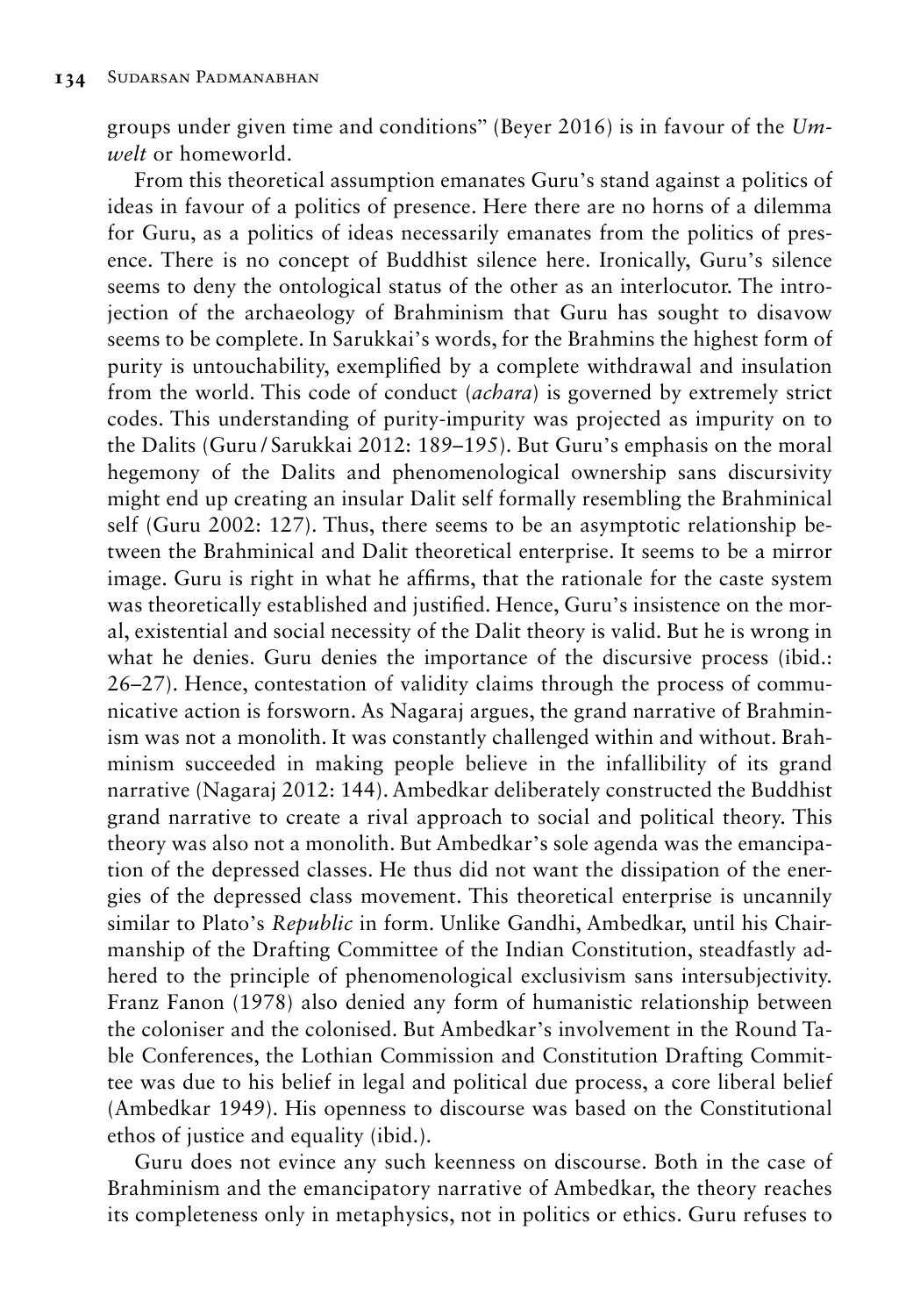acknowledge this. In Plato, the philosopher-king exemplifies the marriage between theoretical wisdom and empirical power. In Aristotle, the relation between the happiness of the individual and that of the *polis* is based on a *telos*, that people have an inherent motivation to be good. Guru's exhortation for an egalitarian theory in the social sciences ends up only as a theory qua theory, *sans* polis. The correspondence that Guru tries to establish between the Dalit experience and theory resembles Plato's schema. Perhaps at its apogee it has a philosopher-king, Ambedkar. Therefore, it becomes the converse of a social theory – metaphysics. It is no longer about the political, but politics. Is it no more an idea, no more elite?

## **References**

- Ambedkar, B. R. (1936): *The Annihilation of Caste.* Bombay: B. R. Kadrekar.
- Ambedkar, B. R. (1949): Debates, Constituent Assembly of India, Volume XI. Parliament of India, http://parliamentofindia.nic.in/ls/debates/vol11p11.htm (accessed October 2015).
- Ambedkar, B. R. (1957): *The Buddha and His Dhamma*. Bombay: Siddarth College Publications.
- Anthony, J. / Padmanabhan, S. (2010): Digital Divide and Equity in Education: A Rawlsian Analysis. *Journal of Information Technology Case and Application Research 12*(4), pp. 37– 62.
- Aritotle (1893): *The Nicomachean Ethics of Aristotle*. Translated by F. H. Peters. London: Kegan Paul, Trench, Trübner & Co.
- Austin, G. (2012): *Working a Democratic Constitution. A History of the Indian Experience.*  New Delhi: Oxford University Press.
- Basham, A. L. (ed.) (1999): *A Cultural History of India*. New Delhi: Oxford University Press.
- Beyer, C. (2015): Edmund Husserl. The Stanford Encyclopaedia of Philosophy, Summer 2015 Edition, https://plato.stanford.edu/archives/win2016/entries/husserl/ (accessed October 2015).
- Chinn, E. (2001): Nagarjuna's Fundamental Principle of Pratityasamutpada. *Philosophy East and West* 51(1), pp. 54–72.
- Fanon, F. (1978): *The Wretched of the Earth.* London: Penguin Books.
- Farrar, C. (1993): Ancient Greek Political Theory as a Response to Democracy. In: John Dunn (ed.): *Democracy: An Unfinished Journey 508 BC to AD 1993*. Oxford: Oxford University Press.
- Flynn, T. (2004): Jean-Paul Sartre. Stanford Encyclopedia of Philosophy, Fall 2013 Edition, http://plato.stanford.edu/archives/fall2013/entries/sartre/ (accessed October 2015).
- Guha, R. (2008): *India After Gandhi.* London: Picador.
- Gupta, S. / Padmanabhan, S. (2014): *Politics and Cosmopolitanism in a Global Age*. New Delhi: Routledge India.
- Guru, G. (2002): How Egalitarian are the Social Sciences in India? *Economic and Political Weekly* 37(50), pp. 5003–5009.
- Guru, G. / Sarukkai, S. (2012): *The Cracked Mirror: An Indian Debate on Experience and Theory*. New Delhi: Oxford University Press.
- Habermas, J. (1991): *The Structural Transformation of the Public Sphere. An Inquiry into a Category of Bourgeois Society*. Cambridge: MIT Press.
- Horkheimer, M. (1972): *Critical Theory. Selected Essays*. Volume 1. New York: Continuum.
- Hornblower, S. (1993): Creation and Development of Democratic Institutions in Ancient Greece. In: John Dunn (ed.): *Democracy: An Unfinished Journey 508 BC to AD 1993*. Oxford: Oxford University Press, pp. 12–15.